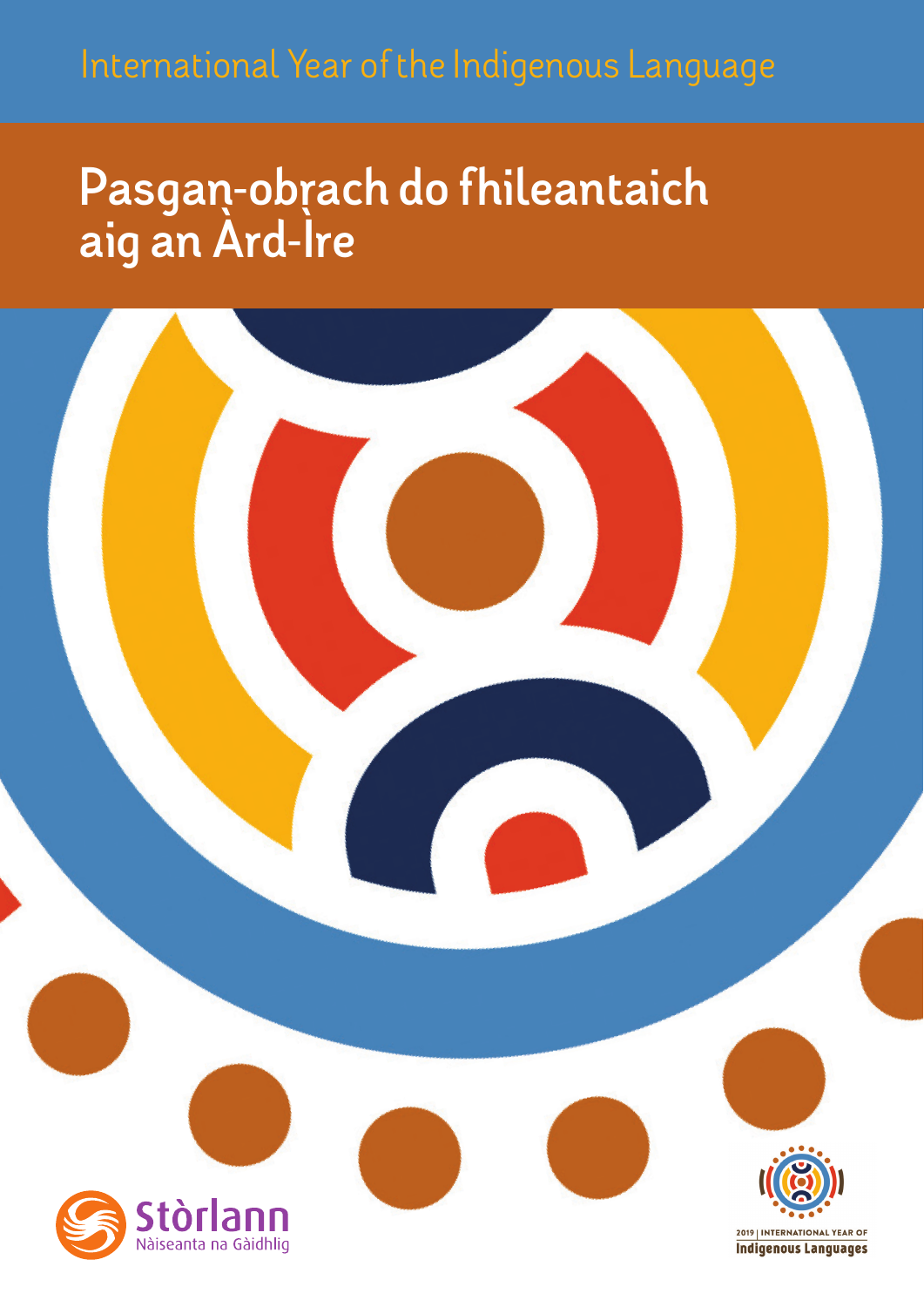# CLÀR-INNSE International Year of the Indigenous Language

| EARRANN A - Dà-chànanas         | td $3-8$ |
|---------------------------------|----------|
| EARRANN B - Fios bhon Taigh     | td 9-14  |
| EARRANN C - A' Chuimris         | td 15-19 |
| EARRANN D - Bi air d' Fhaiceall | td 20-22 |
| Obair a bharrachd               | td 23-25 |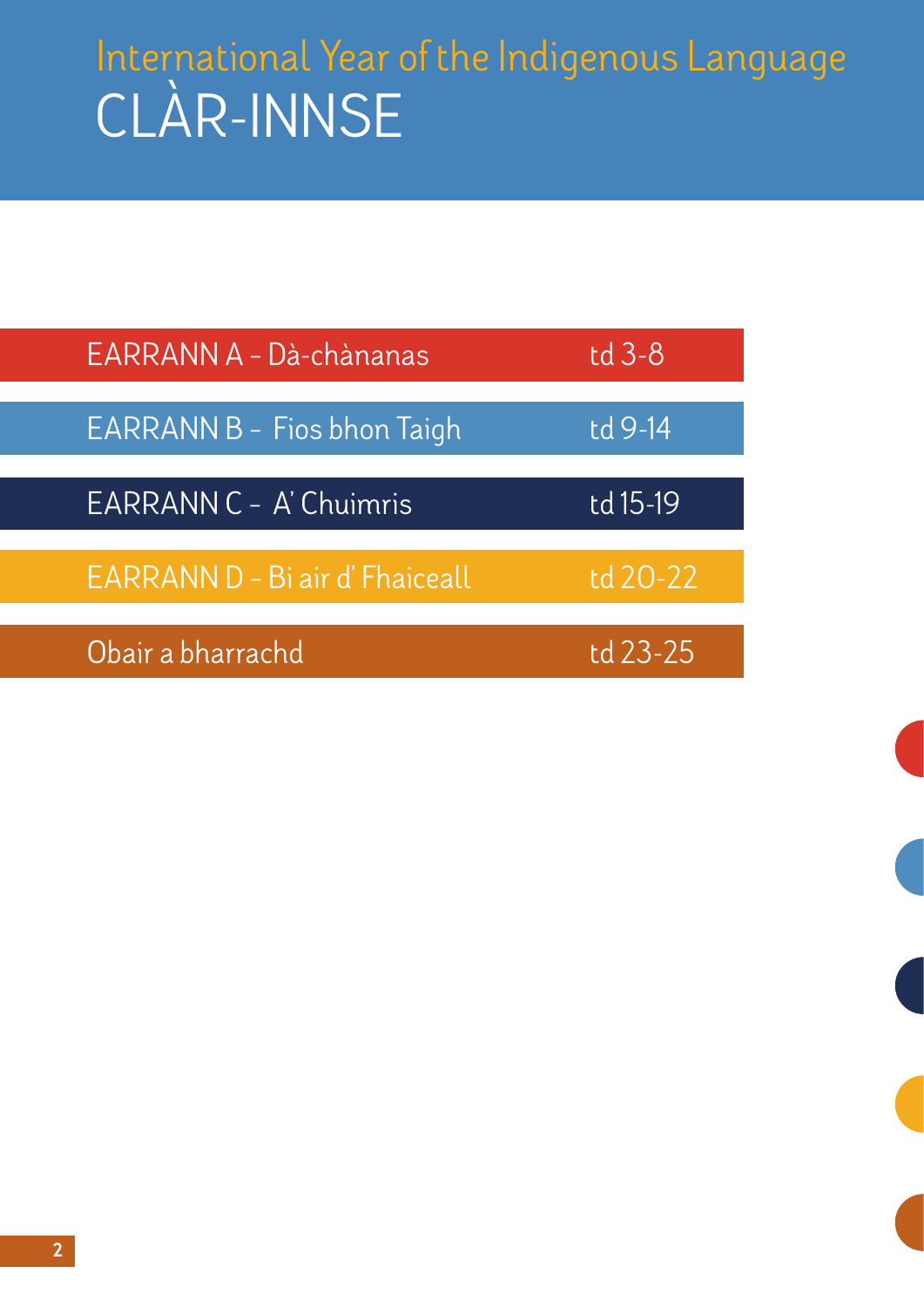*Tha colbh-bheachd Gàidhlig a' nochdadh ann am pàipear nàiseanta gach seachdain . An t-seachdain seo tha an t-eòlaiche-cànain , an t-Ollamh Murchadh Rothach, a' sgrìobhadh.*

### **Dà Chànanas – Saoghal a Bharrachd**

- 1. Leis gu bheil thu a' leughadh na h-artaigil seo, faodaidh mi a bhith cinnteach à rud cudromach mud dheidhinn: 's e sin gu bheil thu mar phàirt den bheag-chuid ann am Breatainn (còig sa cheud) ach mar phàirt den mhòr-chuid de shluagh an t-saoghail (seasgad sa cheud) a tha fileanta co-dhiù ann an dà chànan. Inntinneach dhòmhsa. Mura h-eil dhutsa, an do smaoinich thu a-riamh air a' bhuaidh a th' aig an t-suidheachadh seo air do bheatha?
- 2. Uill, nan robh thu air a bhith òg bho chionn caogad bliadhna no mar sin, 's cinnteach gun robh aithreachas air a bhith ort mu do shuidheachadh cànain. Oir, a rèir eòlaicheancànain an ama (a thug buaidh mhòr air beachdan an t-sluaigh), chan adhbharaicheadh dà-chànanas ach cron dhut. Bhathas a' creidsinn nach robh d' eanchainn comasach ach air dèiligeadh ri aon chànan. Mar phàirt de theaghlach aig an robh mion-chànan, bhiodh tidsearan ag innse dhut gun cuireadh do chànan màthaireil fìor bhacadh ort a thaobh sgoil agus cosnadh. Cha b' ann a-mhàin deireannach a bhiodh tu nan cleachdadh tu cànan seach a' Bheurla gu poblach, ach gu tur mì-mhodhail. Dheigheadh innse dhut gun robh dà chànan buailteach sgoltadh-inntinn adhbhrachadh annad. B' e am fheallsanachd seo a thug crìonadh mòr air cànain dhùthchasach na h-Èireann, na h-Alba, Eilean Mhanainn agus na Cuimrigh, a bharrachd air cànain luchd in-imrich Bhreatainn.
- 3. Mean air mhean ge-tà, thòisich beachdan air atharrachadh. Anns na seasgadan, chaidh sgrùdadh cànain a chur air dòigh ann an Canada a bha ag amas air dearbhadh fhaighinn gun robh sgoilearan aig nach robh ach Fraingis na bu chomasaiche na feadhainn aig an robh an dà chuid Fraingis agus Beurla. Thàinig toradh an sgrùdaidh mar chlach às an adhar – fhuaras a-mach gur e sgoilearan a bha dà-chànanach a b' adhartaiche, agus ann an iomadh dòigh. B' i a' cheist a bha a-nise ri sgrùdadh, carson?
- 4. Bhon uair sin, tha freagairtean air a bhith a' nochdadh. Tha dà shealladh air an t-saoghal aig inntinn neach dà-chànanach – tha dà ainm air a h-uile càil agus tha dà dhòigh air conaltradh a dhèanamh. Tha daoine a tha dà-chànanach mar sin nas comasaiche air fuasglaidhean a lorg – sgil, mar eisimpleir, a tha deatamach ann am Matamataig. Anns gach suidheachadh, tha aig daoine a tha dà-chànanach ri cànan a tha freagarrach agus na faclan air a bheil feum a thaghadh. Tha dòigh-obrach na h-eanchainn mar sin air a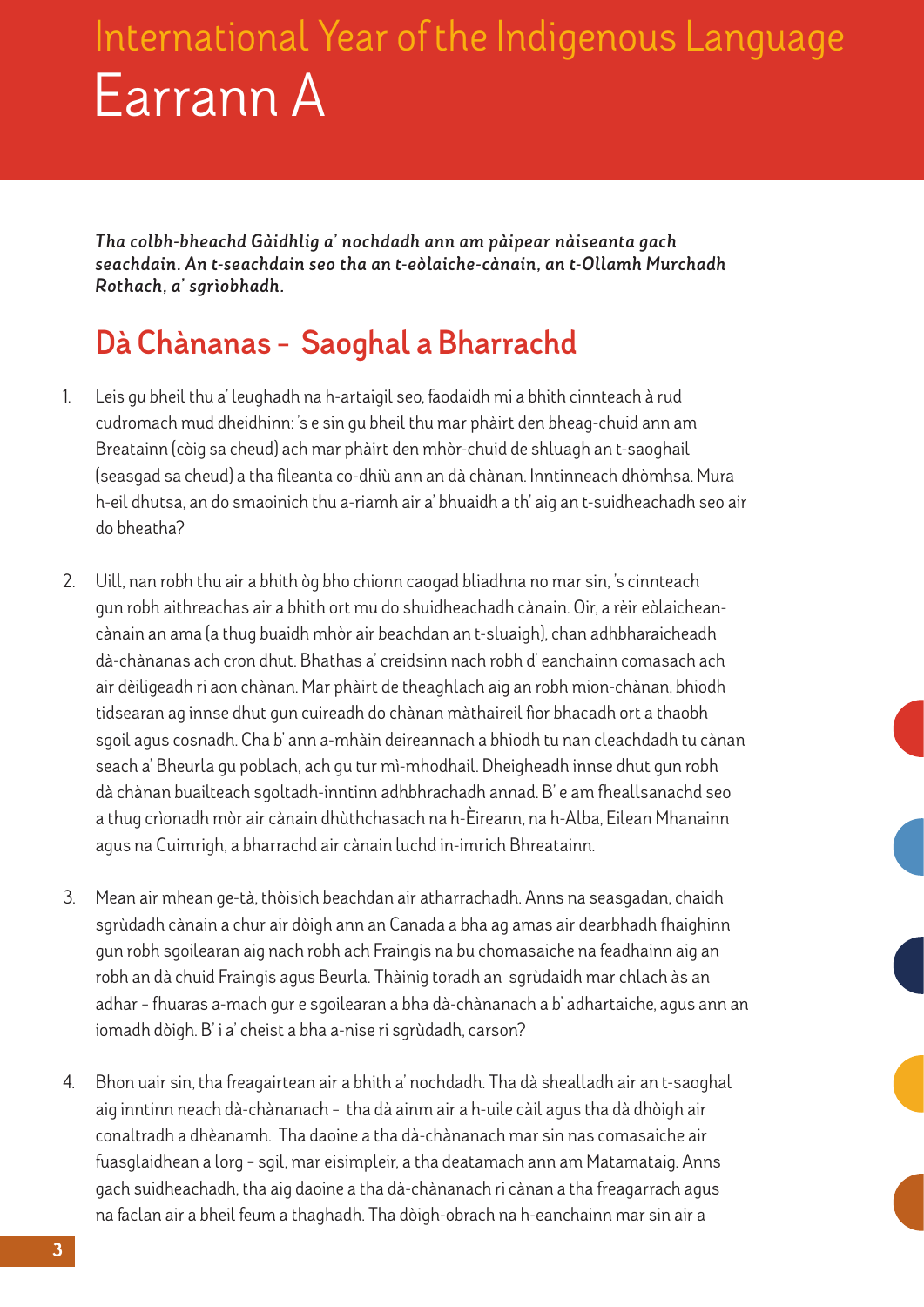leasachadh le buannachdan a thaobh aire, smaoineachadh, cuimhne agus comas barrachd air aon rud a dhèanamh aig an aon àm. 'S e a' bhuil gum bi sgoilearan dà-chànanach a' dèanamh nas fheàrr ann an deuchainnean sgoile na feadhainn nach eil – le deich sa cheud sa chumantas. An-uiridh airson a' chiad uair riamh , 's e sgoil-stàite (seach sgoil neo-eisimeileach) ann an Lunnainn a bh' aig bàrr clàr nan deuchainnean ann an Sasainn. Cha b' e sin a b' iongantaiche ge-tà ach gun robh a' Bheurla mar dhàrna cànan aig 96% de sgoilearan san sgoil! Dearbhadh gur e fìor dheagh charaidean a th' ann an dà-chànanas agus soirbheachadh.

- 5. Far a bheil foghlam soirbheachail, thig piseach air an eaconamaidh. Anns an Eilbheis, tha faisg air seachdad sa cheud de mhuinntir na dùthcha a' cleachdadh barrachd air aon chànan gach seachdain. Tha sgrùdadh a' tomhas gu bheil dà-chànanas a' toirt togail deich sa cheud do dh'eaconamaidh na dùthcha. Agus chan ann dìreach do na dùthchannan a tha dà-chànanas a' dèanamh feum ach do dhaoine fa leth. Mar eisimpleir air a seo, tha daoine aig a bheil buannachdan dà-chànanais anns na Stàitean Aonaichte a' cosnadh trì mìle dolair a bharrachd gach bliadhna na tha daoine a tha aon-chànanach. Uaireannan, 's e ar sporan as motha a bheir oirnn gabhail ris an fhìrinn.
- 6. Tha dà-chànanas a' toirt rud eile dhuinn ge-tà nach gabh ceannach le airgead tha e a' toirt piseach air ar slàinte. Tha an eanchainn (am ball as cudromaiche nar bodhaigean?) mar fhèith – mar as motha a chleachdar i 's ann as treasa agus as comasaiche a dh'fhàsas i. Tha rannsachadh a' sealltainn gu bheil dà-chànanas na fhìor bhuannachd ann an seann aois – anns a' chumantas, cuiridh e bacadh còig bliadhna air seargadh-inntinn. Às dèidh stròc, tha euslaintich a tha dà-chànanach a dhà uimhir nas buailtiche faighinn seachad oirre.
- 7. Soirbheachadh ... Saidhbhreas ... Slàinte ... ach tha cuideachd iomadh buannachd shòisealta an lùib dà-chànanas. Aig ìre phearsanta, tha sgrùdadh a' sealltainn gu bheil dà-chànanas a' toirt buaidh mhòr air a' cho-fhaireachdainn a th' ann an daoine. Tha dàchànanas na uinneag trom faicear seallaidhean eile air an t-saoghal, a' toirt air daoine a bhith nas fhosgailte nam beachdan fhèin agus beachdan dhaoine eile a thuigsinn. Aig ìre eadar-nàiseanta, feumar an aire a thoirt do mar a tha iomadach cànan a' dol à bith. Tha an saoghal a' call cànan (agus an cultar a tha na chois) gach cola-deug – ro dheireadh na linn, cha bhi ach an treas cuid de na tha beò an-diugh fhathast ann. Bidh a' Ghàidhlig ann, ach tha sin fhèin a' toirt am follais cho èiginneach 's a tha suidheachadh a' mhòr-chuid de chànain agus de dhualchasan an t-saoghail. Mar a nì sinn ar dìcheall beathaichean a tha ann an èiginn a ghleidheadh le bhith a' dìon na h-àrainneachd aca, feumar taic a thoirt do chànain a tha ann an cunnart. Aon uair 's gun tig am bàs, chan eil tilleadh ann.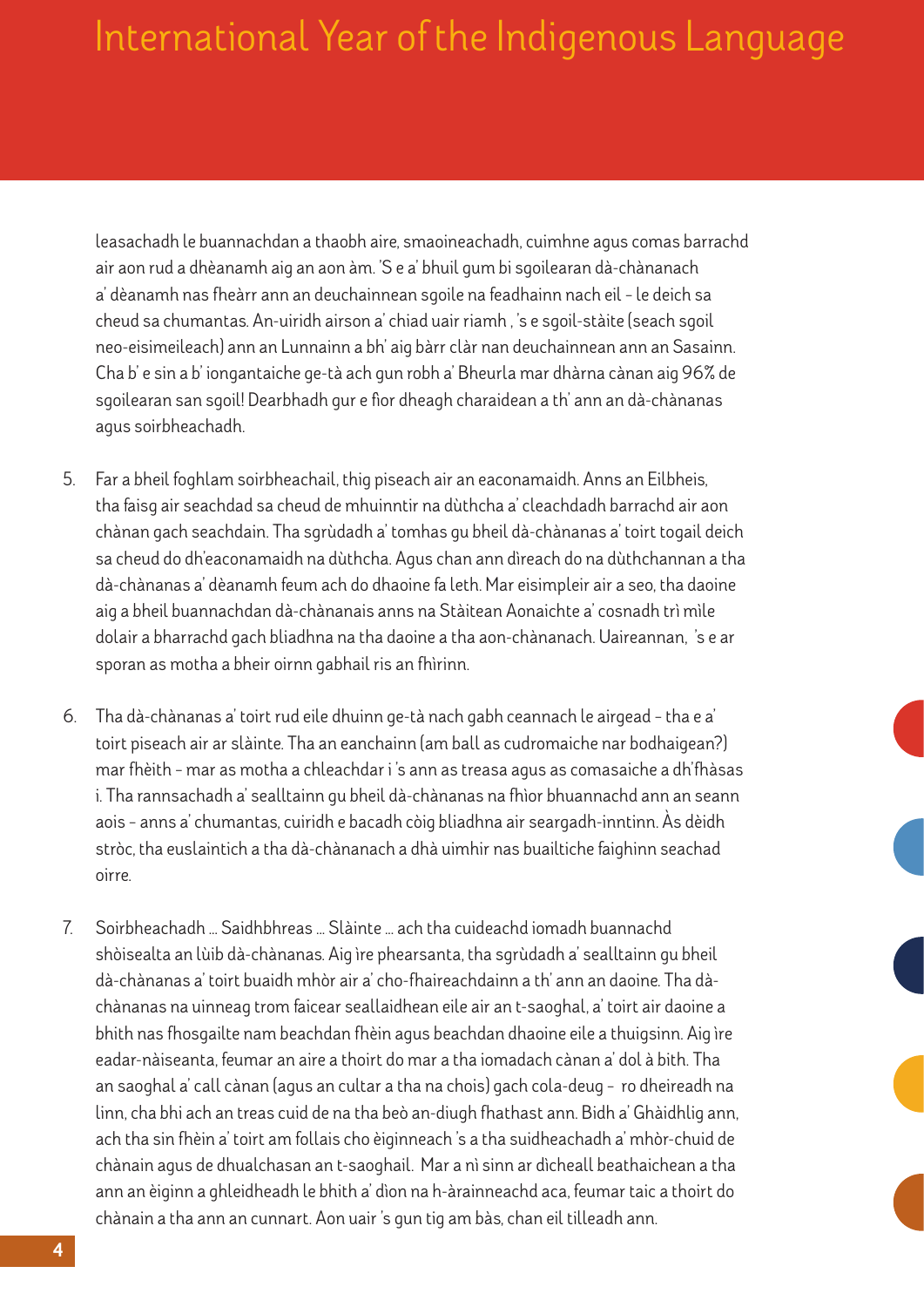- 8. Le an uiread de rannsachadh ann a tha a' dearbhadh buannachdan dà-chànanais, agus le mar a tha cànan aig cridhe ar dualchais, bhiodh e do-dhèanta argamaid a dhèanamh nach bu chòir do riaghaltasan Lunnainn agus Dhùn Èideann dà-chànanas a bhrosnachadh nar coimhearsnachdan agus nar sgoiltean. Ach dh'fhaodadh gun ceasnaicheadh tu a bheil uiread a dh'fheum air dà-chànanas ann am Breatainn 's a tha ann an dùthchannan eile – gu dearbh, nach deach sin a dhèanamh soilleir leis na h-àireamhan a chaidh a chleachdadh aig fìor thoiseach na h-artaigil seo fhèin? Nach eil a' Bheurla cha mhòr aig a h-uile duine ann am Breatainn co-dhiù? Nach i a' Bheurla prìomh chànan malairt an t-saoghail?
- 9. Tha agus 's i … ach chan eil a' chùis idir cho sìmplidh 's a shaoileadh tu! Chan urrainn dhuinn mar dhùthaich conaltradh a dhèanamh ris an t-saoghal mhòr tro mheadhan na Beurla. Oir chan eil a' Bheurla mar chànan màthaireil ach do shia sa cheud, agus chan eil Beurla idir aig trì chairteil de shluagh an t-saoghail! Tha buaidh na Beurla a' crìonadh gu luath cuideachd – mar eisimpleir air a seo, thuit na bha de Bheurla air an eadar-lìon a dhà uiread (bho 51% gu 26%) anns na deich bliadhna mu dheireadh. Tha Breatainn a' cur feum air sluagh ioma-chànanach ma tha i gu bhith soirbheachail ann am margaidh eadarnàiseanta an latha an-diugh. 'S beag an t-iongnadh gur e prìomh rabhadh gnìomhachasan Bhreatainn gur e dìth sgilean cànain as motha a tha a' cur bacadh air eaconamaidh na dùthcha.
- 10. Ann an Alba fhèin, tha adhbharan air leth cudromach airson a' Ghàidhlig a bhrosnachadh am measg an t-sluaigh. Aig ìre phearsanta, tha i a' toirt dhuinn gach buannachd a tha an cois dà-chànanas. Gu cultarail agus gu h-eachdraidheil: 's i cànan dùthchasach na dùthcha. Gu h-eaconamaigeach: tha i a' cruthachadh mu cheud gu leth millean not dhan dùthaich gach bliadhna. A thaobh cosnadh: tha barrachd is barrachd dhreuchdan ann (gu h-àraid anns na meadhanan) a tha a' cur feum air luchd-obrach dà-chànanach a tha air chomas obair 'dithis' a dhèanamh.
- 11. Anns a' cho-dhùnadh, nach math gu bheil tuigse air buannachadhan dà-chànanais air atharrachadh gu tur anns na bliadhnachan mu dheireadh. Ach a dh'aindeoin sin, chan eil sealladh a' mhòr-shluaigh no nan riaghaltasan againn a thaobh cho cudromach is a tha cànan fhathast mar bu chòir. Tha an fheadhainn a tha dà-chànanach cho cleachdte ris na sgilean a th' aca is nach bi iad a' cur luach orra. An ann mar sin a tha thu fhèin? Cuimhnich cho fortanach 's a tha thu dà chànan a bhith agad. Saoil cò ris a bhiodh tu coltach mura biodh agad ach aon-chànan?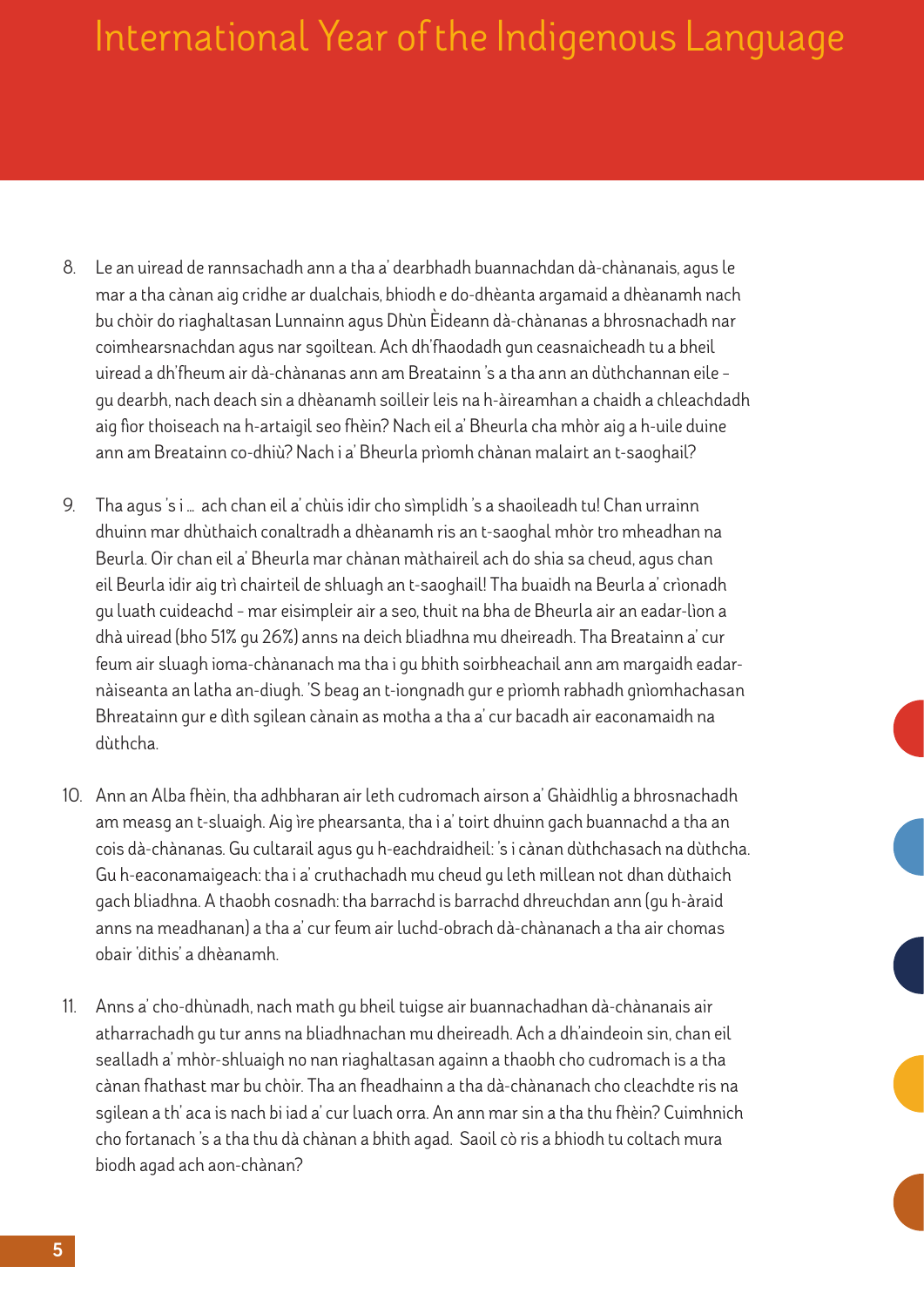# Earrann A - Ceistean International Year of the Indigenous Language

### *Coimhead a-rithist air paragraf 1.*

1. Tha an sgrìobhadair a' cleachdadh sgilean sgrìobhaidh airson aire an leughadair a ghlacadh aig toiseach na h-artaigil. Seall, le eisimpleirean, mar a tha e èifeachdach ann a bhith a' dèanamh seo. Dh'f haodadh tu bualadh air stoidhle agus structar-seantans. 2

#### *Coimhead a-rithist air paragraf 2.*

2. *'Chan adhbharaicheadh dà-chànanas ach cron dhut.'* Dèan geàrr-chunntas air mar a chaidh feuchainn ri cur às do dhà-chànanas anns na bliadhnachan a dh'fhalbh. Na tagh ach am fiosrachadh as cudromaiche gus seo a dhèanamh. Cleachd na facail agad fhèin cho fad 's a ghabhas. 3

#### *Coimhead a-rithist air paragraf 3.*

3. Le bhith a' togail air a' cho-theacsa, seall mar a tha an sgrìobhadair a' cleachdadh ìomhaigheachd gus dèanamh soilleir mar a thàinig atharrachadh air beachdan eòlaichean-cànain. 2

#### *Coimhead a-rithist air paragraf 4.*

- 4. Tha an sgrìobhadair a' cleachdadh sgilean sgrìobhaidh gus buannachdan dàchànanais a dhèanamh follaiseach. Seall mar a tha e soirbheachail ann a bhith a' dèanamh seo le bhith a' bualadh air na leanas: structar-seantans, ath-aithris, ìomhaigheachd agus taghadh-facail. 4
- 5. Tha an sgrìobhadair a' togail air mar a bha sgoil ann an Lunnainn aig bàrr clàr nan deuchainnean an-uiridh. Inns dè na rudan a bha iongantach mun a seo.  $\overline{\mathbf{2}}$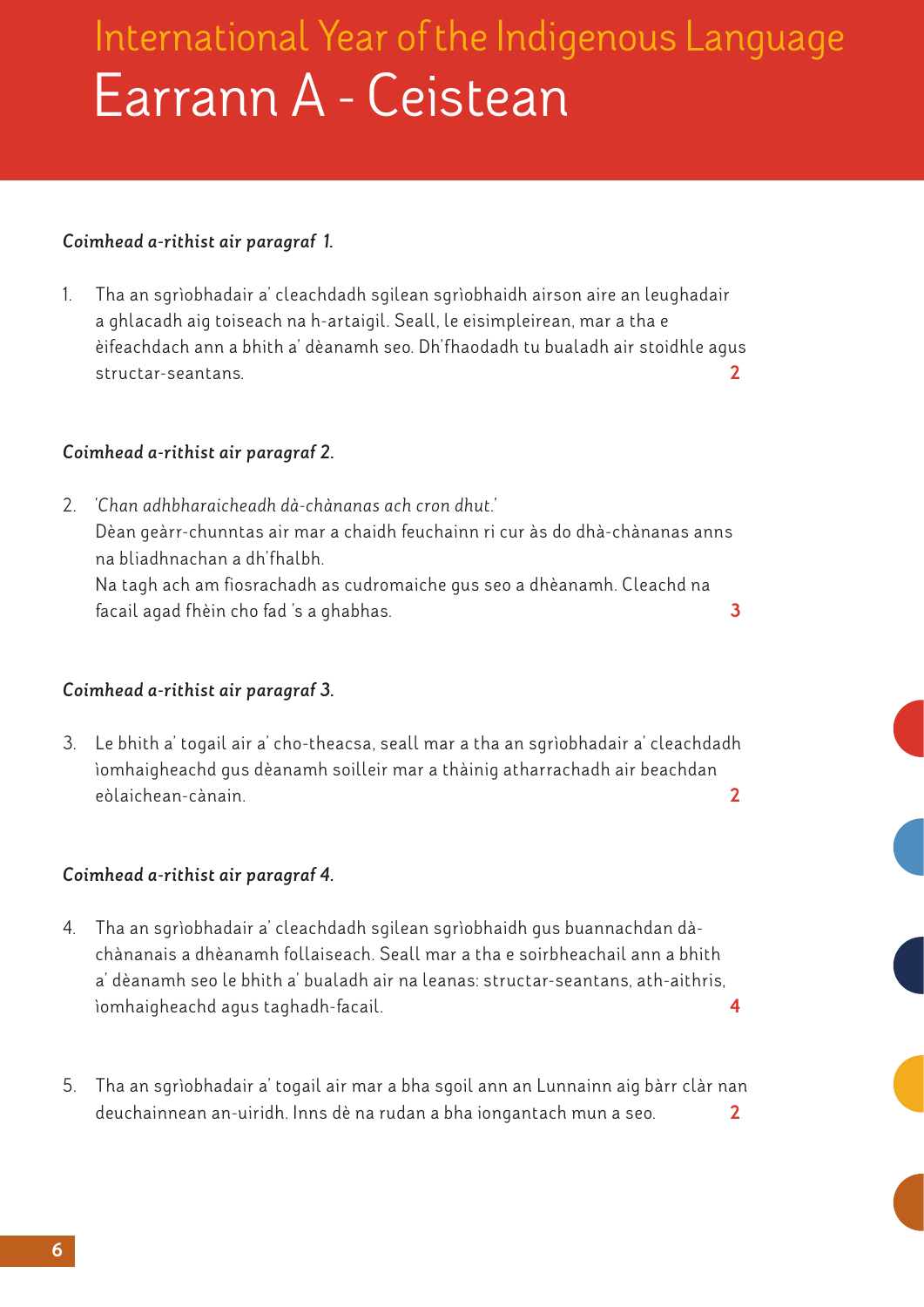### *Coimhead a-rithist air paragraf 5.*

6. *'Uaireannan, 's e ar sporan as motha a bheir oirnn gabhail ris an fhìrinn.'*

Le bhith a' smaoineachadh air an artaigil air fad chun a seo, beachdaich air na tha an sgrìobhadair a' ciallachadh an seo. 2

#### *Coimhead a-rithist air paragraf 6.*

7. Seall mar a tha an sgrìobhadair a' cur ìomhaigheachd gu feum gus a' phuing a tha e a' togail sa pharagraf seo a neartachadh. **2**

#### *Coimhead a-rithist air paragraf 7.*

- 8. (a) Seall mar a tha an sgrìobhadair a' cleachdadh suidheachadh eile gus solas a chur air staid cànainean an t-saoghail. **2**
	- (b) Beachdaich air mar a tha taghadh-facail a' cur ri tòna an t-seantans mu dheireadh. **2**

#### *Coimhead a-rithist air paragrafan 8 agus 9.*

- 9. Seall mar a tha an sgrìobhadair a' cur structar-seantans gu feum gus ceangal às ùr a dhèanamh ri leughadairean nach eil ag aontachadh ris. **1**
- 10. Le bhith a' togail air eisimpleir, seall mar a tha an sgrìobhadair a' cleachdadh fianais gus an argamaid aige a neartachadh. **2**

#### *Thoir sùil air an teacsa gu lèir.*

11. Ged 's ann sa Ghàidhlig a tha an artaigil seo, chan eil an sgrìobhadair a' togail air suidheachadh na Gàidhlig gu faisg air an deireadh. Nad bheachd-sa, carson a tha seo? Mìnich do fhreagairt le iomradh air an teacsa. **1**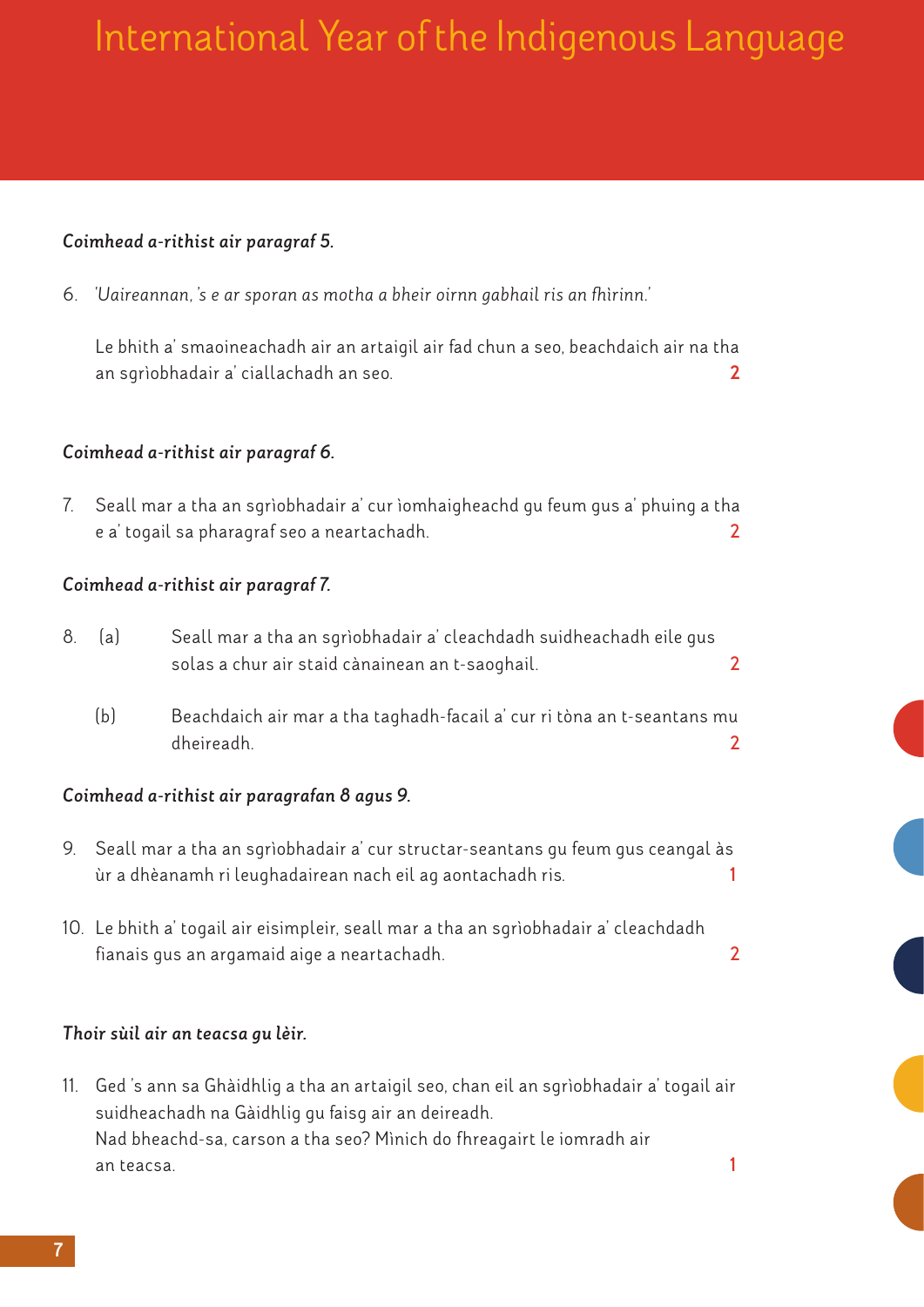- 12. '*Dà Chànan Saoghal a Bharrachd'* Beachdaich air cho èifeachdach 's a tha an tiotal airson sealladh a thoirt dhuinn air na tha ri thighinn san teacsa. **1** 13. Seall, le eisimpleirean, mar a tha an sgrìobhadair a' cur structar gu feum airson an artaigil seo a leasachadh. **2** 14. (a) Nad bheachd-sa, dè am prìomh amas a th' aig an sgrìobhadair? Cleachd fianais a bheir taic dha do fhreagairt. **1**
	- (b) Nad bheachd-sa, dè cho cothromach 's a bha an sgrìobhadair anns an artagail? Feuch gun tog thu air an artagail nad f hreagairt. **1**

**30**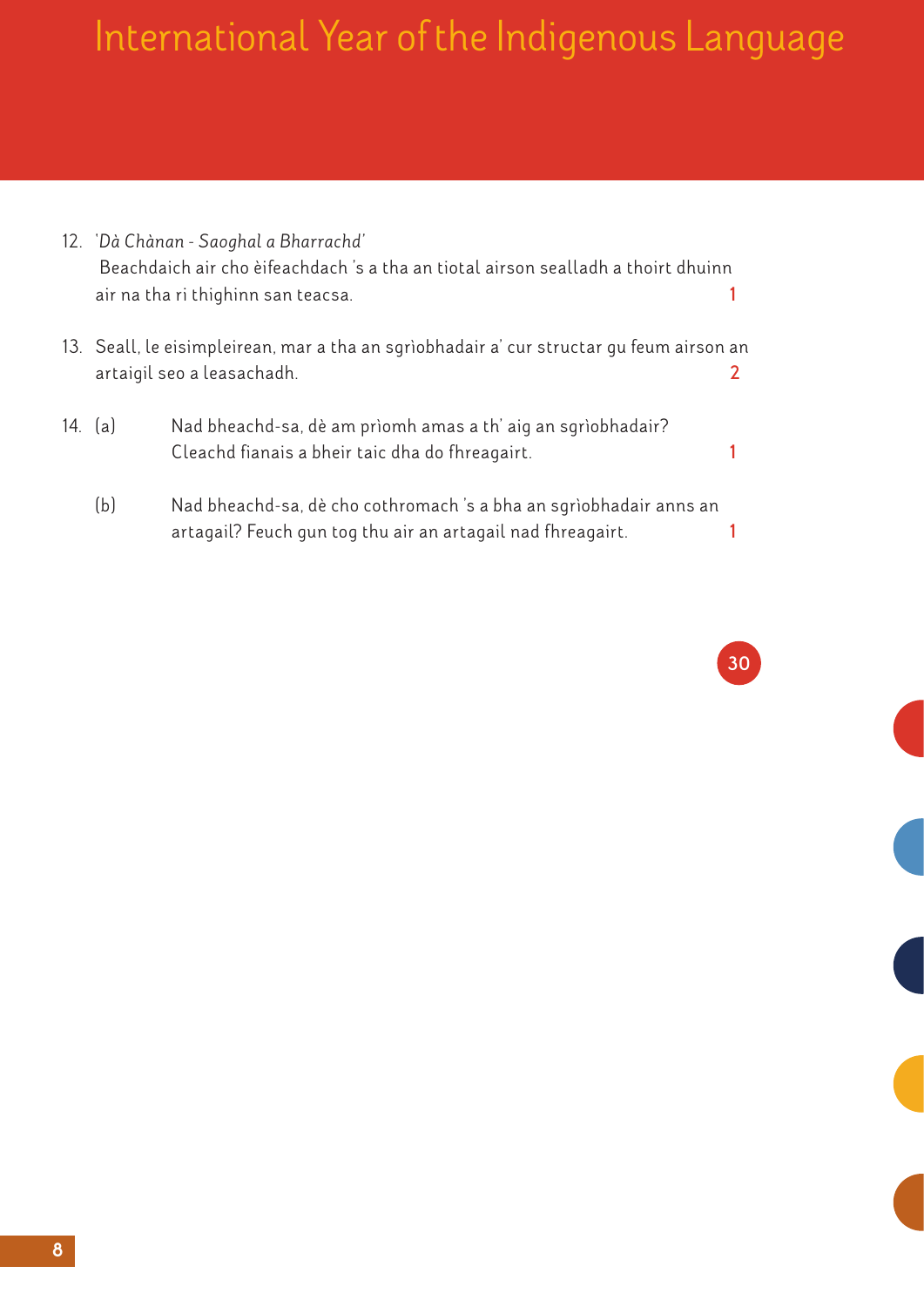### **Fios bhon Taigh**

- 1. A' mhadainn ud, bha a' ghrian a' deàrrsadh agus bha coltas gun robh an latha gu bhith mar a bha a h-uile latha eile mun àm ud, teth agus tais.
- 2. 'S ann a-muigh anns a' ghàrradh a bha Ìomhar, a' gabhail cuairt na maidne, is an-dràsta 's a-rithist a' stad aig craobh no preas no lus a ghlacadh aire. Bha e dèidheil air a h-uile nì a bha a' fàs anns a' ghàrradh mhòr ud, dèidh a bha e a' cur an cèill le bhith gan sgrùdadh, no a' bruidhinn gu socair riutha mar a bhruidhneadh feadhainn ri peata no ri leanabh aig nach robh comas freagairt a thoirt dhaibh. Bha a' chuairt thràth seo a' socrachadh inntinn is e air ùr èirigh à breisleach oidhche dhomhainn. Dhùisgeadh na lusan agus na craobhan gu socair gach latha is iad cho brèagha is a bha iad an latha roimhe. Chan ionann sin is macan-duine, thuirt Ìomhar ris fhèin, is e a' coiseachd suas gu cùl a' ghàrraidh.
- 3. Às an seo, bha sealladh fada, farsaing aige air an dùthaich mun cuairt. Dùthaich ìosal, rèidh, le cnuic bheaga an siud 's an seo. Fearann torrach, far am fàsadh rud sam bith. Tràth sa mhadainn mar seo, a dh'aindeoin blàths na grèine, cha robh an talamh air plaide ceò na h-oidhche a thilgeil dheth gu tur, agus shaoileadh duine gur e eileanan beaga ann an uisge glas a bha sgaoilte roimhe.
- 4. Chuir Ìomhar car mun amar-snàmh agus thill e sìos gu cùl an taighe le ceumannan trom. Thuirt e ris fhèin, mar a thuirt e ceithir no còig a mhaidnean gach seachdain, gum feumadh e tòiseachadh air an seòmar-eacarsaich aige a chleachdadh gu cunbhalach, agus a bhith dha-rìribh ag eacarsaich seach a bhith a' leigeil air. Ach cha robh e cho dona sin. Trì fichead bliadhna agus na fèithean fhathast làidir, an eanchainn làn chomasach ann an saoghal gnìomhachais. Dìreach beagan ro throm sa chorp. Dh'fheumadh e a ràdh ri Greta gun a bhith cho math air biadh a dhèanamh agus gun a bhith a' cur uimhir air a thruinnsear.
- 5. Chuala e Greta ag èigheach mus fhaca e i. Na seasamh aig ceann an taighe, is i a' sealltainn suas dhan ghàrradh-chùil, ga lorg-san. Bha i àrd, cuimir, soilleir. An rud a b' fheàrr a thachair dha na bheatha, gun do choinnich e rithe aig a' cho-labhairt a bha siud ann an Charleston o chionn trì bliadhna. Thug i iompachadh air, ùrachadh. 'S e bliadhnachan dorch, aonaranach a bh' air a bhith aige ron a sin, bhon latha a thrèig a' chiad bhean e.
- 6. Dh'èigh Ìomhar air ais gu dòigheil. Ach gu h-an-àbhaisteach dhìse, cha do rinn i gàire air ais ris, agus cha do choisich i na choinneimh. Ghreas Ìomhar air suas chun an taighe.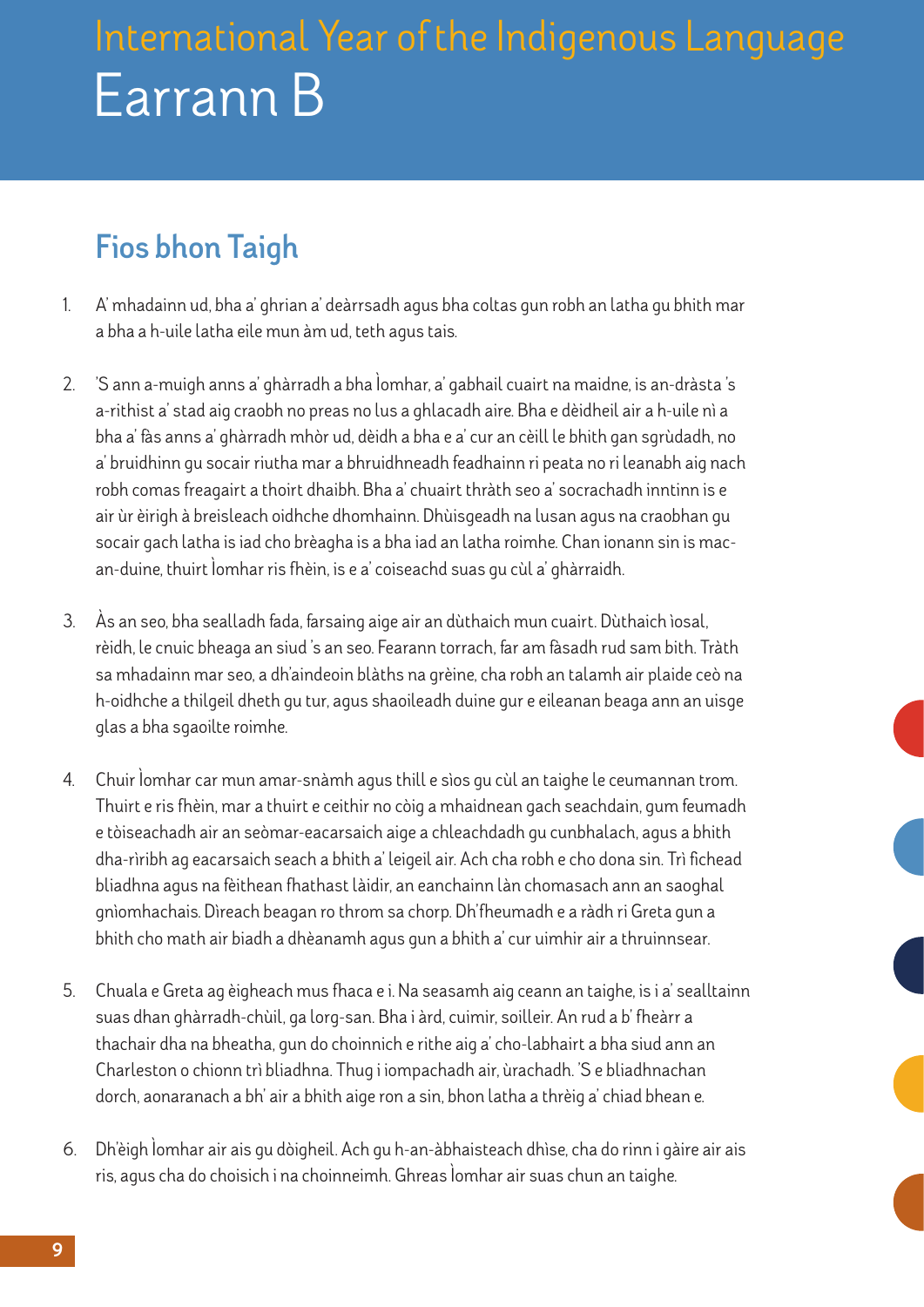- 7. "Fòn," thuirt Greta. "Cuideigin air a' fòn dhut."
- 8. "An tuirt thu ris idir gum fònainn air ais?"
- 9. "Thuirt, ach thuirt e gum fuiricheadh e fhad 's a dheighinn air do thòir."
- 10. "Nach e bha dàn. Ach cò bhios ann, cho tràth seo? Chan eil e ach seachd uairean."
- 11. Fhad 's a bha e a' dol a-steach agus a' coiseachd a-null chun a' bhùird bhig, ghrinn, dhaoir air an robh am fòn a b' fhaisg', sguab a' cheist ud a-mach às inntinn na seallaidhean àlainn a bha air a bhith ga lìonadh. Cò air a bhiodh na bha siud de chabhaig, agus air madainn Disathairne?
- 12. "*Hello, Ivor MacAskill here*," thuirt e gu gnothaicheil.
- 13. Bha sàmhchair air an loidhne.
- 14. "*Hello*," thuirt e a-rithist, rudeigin cas an turas seo.
- 15. "Ìomhar MacAsgaill?" ars an guth na chluais. Guth làidir, fireann.
- 16. Bha diog no dhà mus tug e an aire gum b' ann sa Ghàidhlig a thuirt an duine eile ainm. Chriothnaich cladach eanchainn agus shleamhnaich corra chreag sgàinte sìos dhan mhuir.
- 17. "Ìomhar MacAsgaill?" thuirt an duine a-rithist.
- 18. Càit an robh e air an guth seo a chluinntinn? Bha ìomhaighean dhaoine a' tighinn beò is a' dol bàs na cheann cho luath is nach glacadh e iad. Cò bha seo?
- 19. "Is mi," thuirt e. "'S mi. Ach…?"
- 20. "Tha mi a' creidsinn nach eil thu gam aithneachadh," thuirt an duine. "A bheil?"
- 21. B' fheudar dha Ìomhar smaoineachadh tiotan mus tàinig na faclan gu theanga.
- 22. "Chan eil, idir. Cò th' ann?"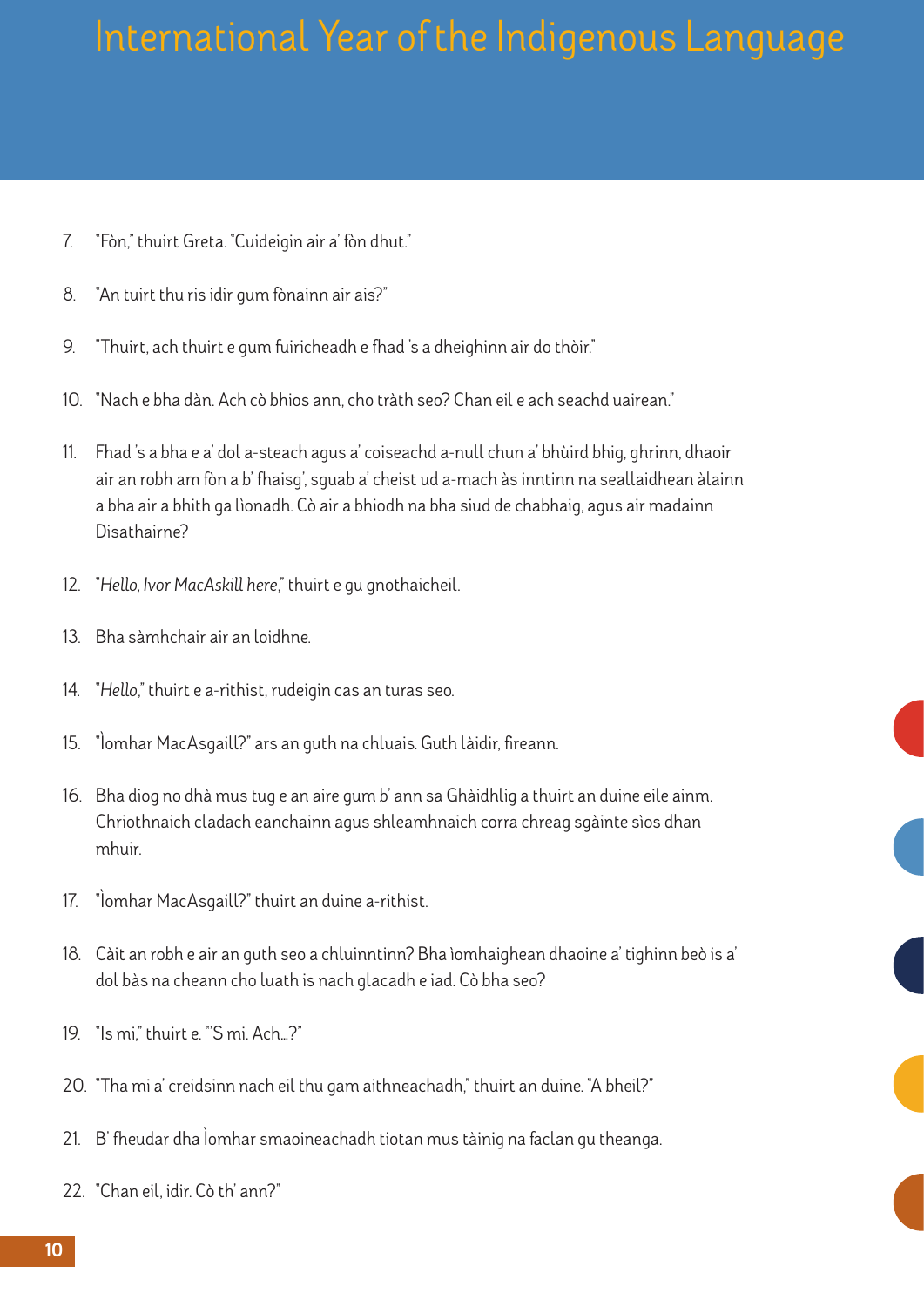- 23. "Tha Aonghas. Aonghas Dòmhnallach. Bheil cuimhn' agad a-nis?"
- 24. Aonghas Dòmhnallach? Cha chuimhnicheadh Ìomhar cò air thalamh a bha siud. Bha e a' miannachadh gun cuireadh an duine sìos am fòn. Aonghas Dòmhnallach?
- 25. Chual' e gàire na chluais.
- 26. "'S beag an t-iongnadh ged nach eil e a' tighinn thugad sa bhad," thuirt an duine. "Mac Ruairidh Alasdair."
- 27. Ann an cuimhne Ìomhair, dh'èirich Ruairidh Alasdair còir gu chasan agus choisich e gu slaodach a-nall thuige tarsainn an rùm. Bodach coibhneil, gleusta na dhòigh. Athair Caitrìona.
- 28. Bha Greta na seasamh mu choinneimh, ga choimhead agus ceistean ag èirigh na sùilean dorcha.
- 29. Nuair a sheall Ìomhar rithe, 's e aodann Caitrìona a chunnaic e; falt dubh, sùilean cho gorm is cho domhainn ris a' Chuan Shiar. Caitrìona, a ghoid a chridhe 's gun e ach na ghille òg. Caitrìona, a thuirt ris an turas mu dheireadh a dh'fhàg e an t-eilean gum biodh fadachd oirre gus an tilleadh e as t-fhoghar.
- 30. Bha sin bho chionn dà fhichead bliadhna.
- 31. Cha b' e siud a' chiad ghealladh a thug e agus nach do choilean e na bheatha, no am fear mu dheireadh. Ach cha robh gin aca sin air a thighinn air ais air mu chùl a chinn gu seo.
- 32. Ciamar a fhuair bràthair Caitrìona Angan Beag, mar a bhiodh aigesan air uaireigin a-mach far an robh esan a' fuireach? Cha robh e air a bhith air ais air an eilean bhon uair ud, cha robh e a' sgrìobhadh gu duine a bhuineadh dha, agus bha e air a bhith a' seachnadh Gàidheil Ameireaga fad dà fhichead bliadhna.
- 33. 'S gann gun cuala e na bh' aig Aonghas ri ràdh. Suailichean de naidheachdan às an eilean, eilean a bh' air fàs cho beag ri sùil luchaig na inntinn-san.
- 34. "Càit a bheil thu?" dh'fhaighnich Ìomhar mu dheireadh.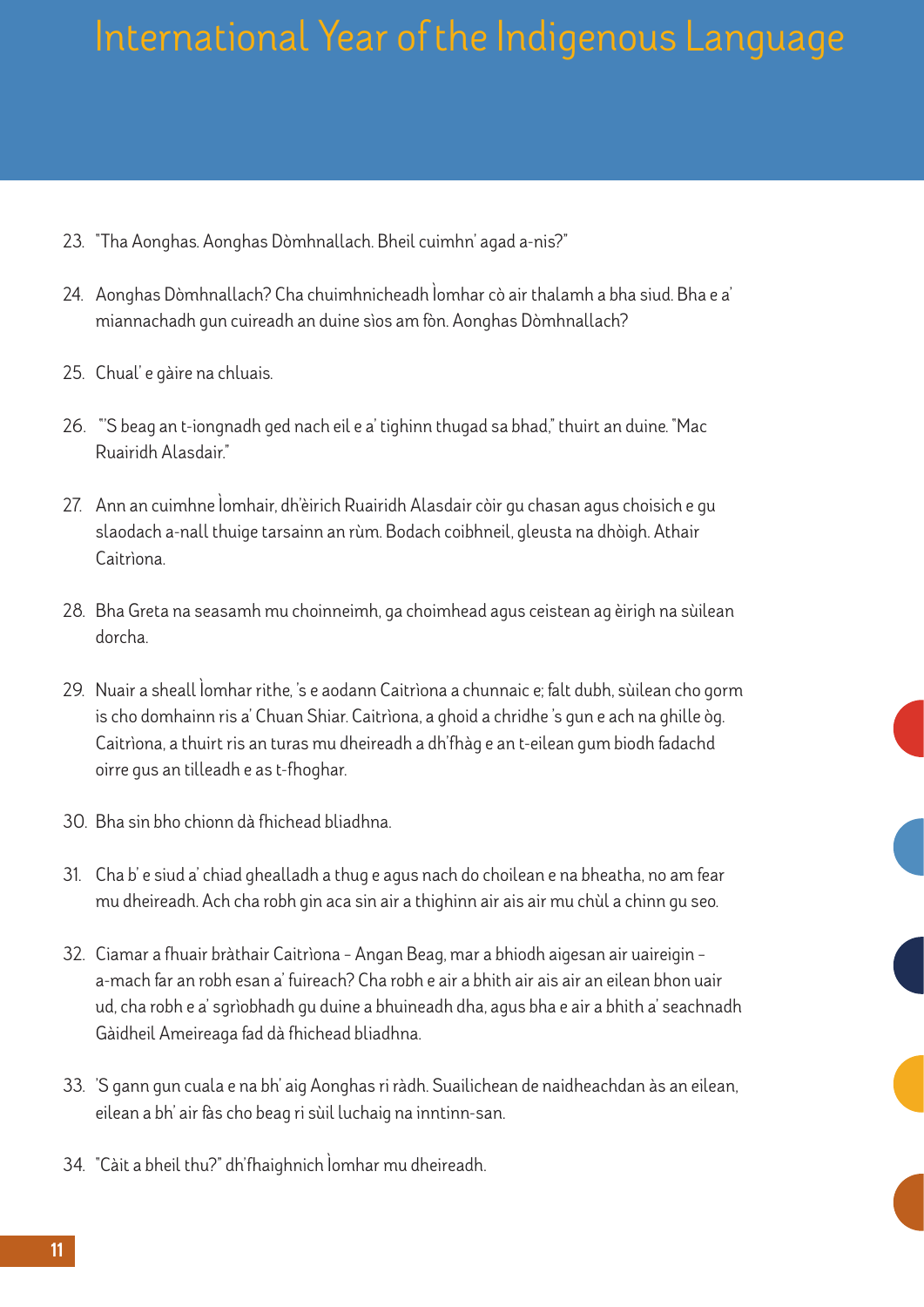- 35. "Tha an Atlanta, air mo shlighe dhachaigh. Cha bhi ùine agam an turas seo tadhal ort, Ìomhair. Chan e nach biodh sin glè mhath, ach tha plèana agam ri ghlacadh a dh'aithghearr. 'S ann a bha mi a' lorg àireamh cuideigin eile a tha a' fuireach ann an Knoxville agus chunnaic mi d' ainm. Ghabh mi dìreach seansa nach robh Ivor MacAskill eile sna Stàitean!"
- 36. "Dhachaigh?" thuirt Ìomhar. "Bheil thu fuireach an seo sna Stàitean?"
- 37. "Ò chan eil, chan eil. Bidh mi a' tighinn ann le m' obair a dhà no thrì thursan sa bhliadhna, dìreach."
- 38. "Uill, e, ceud taing son fònadh,'" thuirt Ìomhar. "Tha mi …"
- 39. "… taing?" ars Aonghas Beag. "Ceud taing? An e sin do fhreagairt? An e sin na th' air fhàgail den cheangal a bh' ann eadar thu fhèin is Caitrìona bhochd? Feuch an tèid agad air *sympathy card* a chur dhachaigh."
- 40. "Fuirich, stad…"
- 41. Ach cha do stad Aonghas.
- 42. "…gu Dòmhnall MacLeòid aig an robh i pòsta."
- 43. Chaidh am fòn eile bàs agus, gu socair, chuir e fhèin sìos am fòn. Bha Greta fhathast na seasamh an siud, ga choimhead.
- 44. "Cha do thuig mi aon fhacal," thuirt i.
- 45. "Tha thu cho math dheth," fhreagair Ìomhar is e a' coimhead an taobh eile.
- 46. "Trobhad a-nis is gabh do bhracaist," thuirt i. "Ach inns dhomh, dè an cànan a bha siud agad?"
- 47. "Ò, dìreach seòrsa de *gobbledegook* a bhios aig fireannaich ri chèile," fhreagair Ìomhar.
- 48. "Nuair a bhios sibh a-mach air na boireannaich?" dh'fhaighneachd i le gàire.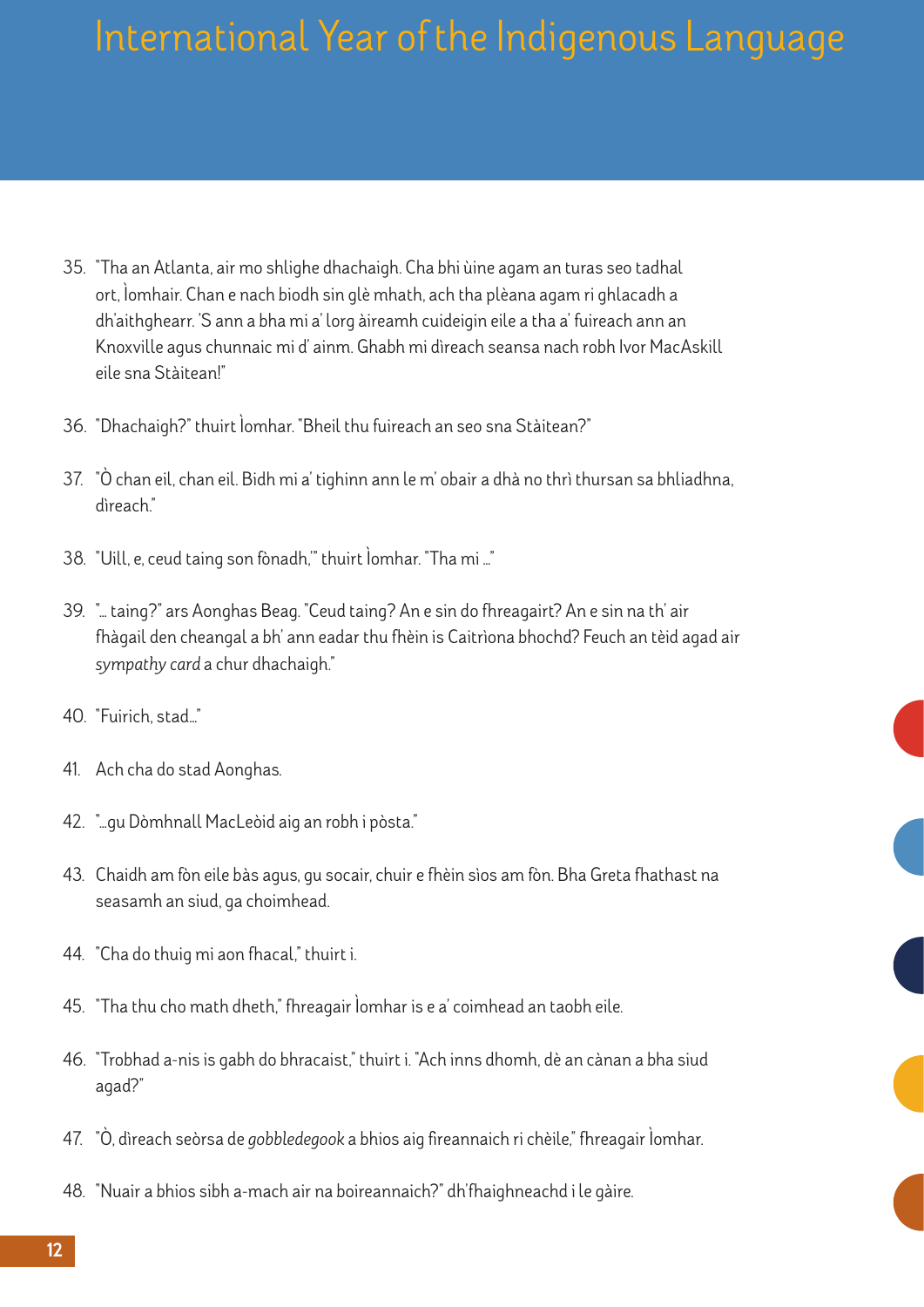# Earrann B - Ceistean International Year of the Indigenous Language

#### *Coimhead a-rithist air paragrafan 1 agus 2.*

1. Seall, le eisimpleirean, mar a tha an sgrìobhadair a' toirt am follais gu bheil trioblaidean ann am beatha Ìomhair. 2

#### *Coimhead a-rithist air paragrafan 3 agus 4.*

2. Seall mar a tha an sgrìobhadair a' cleachdadh taghadh-facail gus toirt am follais gu bheil Ìomhar na dhuine soirbheachail. 2

#### *Coimhead a-rithist air paragraf 5.*

3. Seall mar a tha an sgrìobhadair a' cur taghadh-facail gu feum gus sealltainn mar a tha càirdeasan Ìomhair air buaidh mhòr a thoirt air a bheatha. 2

#### *Coimhead a-rithist air paragrafan 11 gu 22.*

4. Seall mar a tha an sgrìobhadair a' dèanamh feum de sgilean sgrìobhaidh gus toirt am follais gu bheil ùine mhòr on a chleachd Ìomhar Gàidhlig. Dh'fhaodadh tu bualadh air taghadh-facail, ìomhaigheachd agus structar-seantans. 3

#### *Coimhead a-rithist air paragrafan 23 gu 30.*

5. Seall, le eisimpleirean, mar a tha an sgrìobhadair a' dèanamh soilleir gu bheil beatha òg Ìomhair fhathast mar phàirt mòr dheth. 3

#### *Coimhead a-rithist air paragraf 31.*

6. Seall mar a tha am pìos seo den sgeulachd a' toirt sealladh nas fheàrr dhuinn air caractar agus beatha Ìomhair. **2**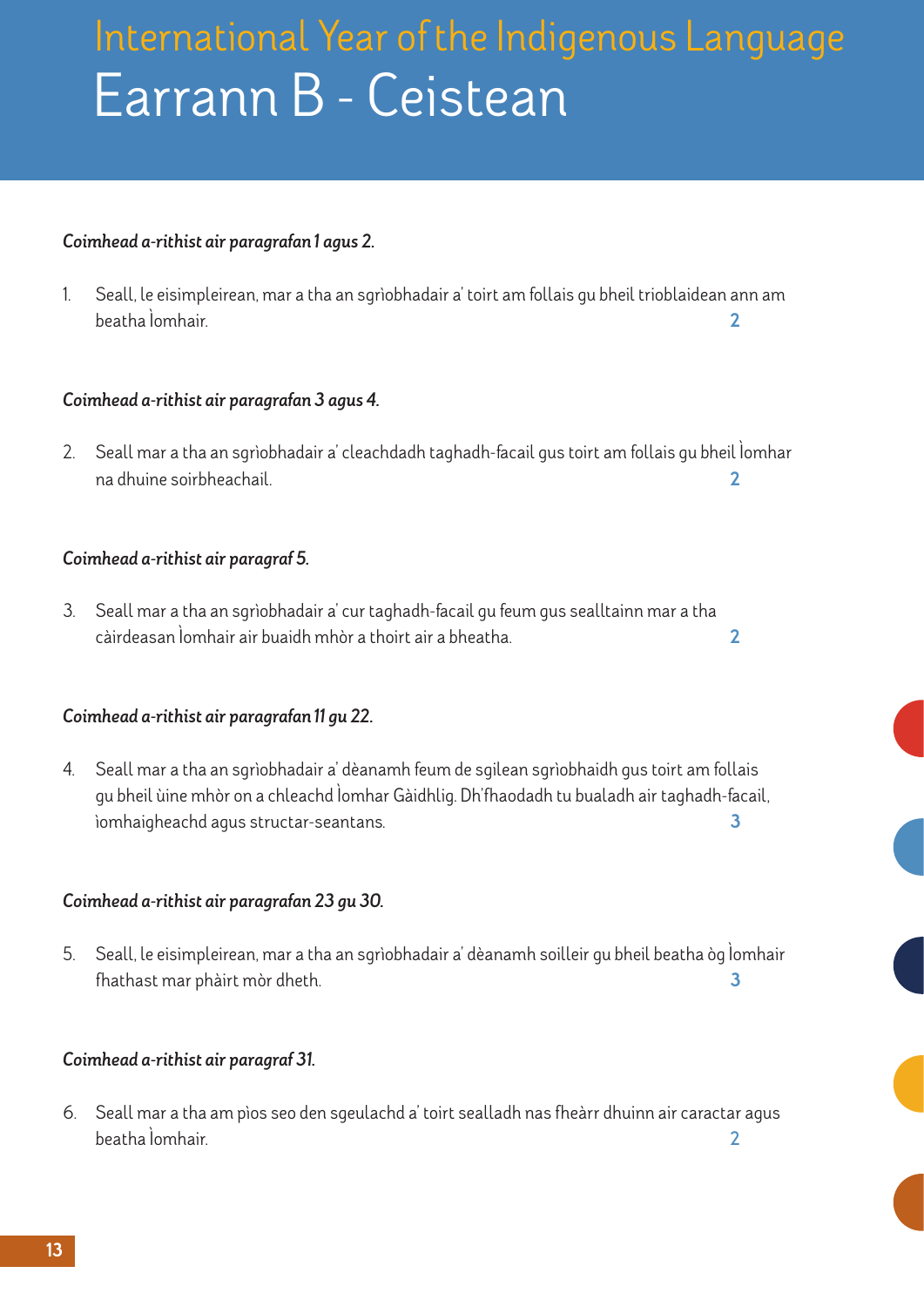#### *Coimhead a-rithist air paragraf 32.*

7. Nad bheachd-sa, carson a tha bha Ìomhar air a bhith a' seachnadh na beatha a bh' aige na òige airson cho fada? Thoir taic dha do bheachdan le bhith a' togail air an earrainn air fad chun a seo. 2

#### *Coimhead a-rithist air paragraf 33.*

8. Seall, le eisimpleirean, mar a tha an sgrìobhadair a' cur ìomhaigheachd gu feum anns a' phìos seo den sgeulachd. 2

#### *Coimhead a-rithist air paragrafan 34 gu 42.*

9. Dèan geàrr-chunntas air na diofar rudan a thug air Aonghas fòn a chur gu Ìomhar. Na tagh ach am fiosrachadh as cudromaiche gus seo a dhèanamh. Cleachd na facail agad fhèin cho fad 's a ghabhas. 3

#### *Coimhead a-rithist air paragrafan 43 gu 48.*

- 10. Seall, le eisimpleir, mar a tha an sgrìobhadair èifeachdach ann a bhith a' cleachdadh ìoranas anns a' phìos seo den sgeulachd. 2
- 11. Beachdaich, le eisimpleirean, air a' chàirdeas a tha eadar Ìomhar agus Greta. 2

#### *Thoir sùil air an teacsa gu lèir.*

12. (a) Le bhith a' cleachdadh eisimpleirean, seall mar a tha an sgrìobhadair a' toirt beachd dhuinn gu bheil Ìomhar a' fuireach ann an dùthaich eile (seach Alba) mus faigh sinn seo a-mach ann am paragraf 5. 2

 (b) Le bhith a' cleachdadh eisimpleir, seall gu bheil an t-eilean air an do thogadh Ìomhar fhathast a' toirt buaidh mhòr air ged a tha bliadhnachan mòra ann on a chuir e cùl ris. Na tog air freagairtean eile a sgrìobh thu chun a seo. 1

13. Nad bheachd-sa, dè an teachdaireachd as cudromaiche a tha ag èirigh às an sgeulachd seo? Le bhith a' togail air an sgeulachd, mìnich carson a tha thu den bheachd seo. 2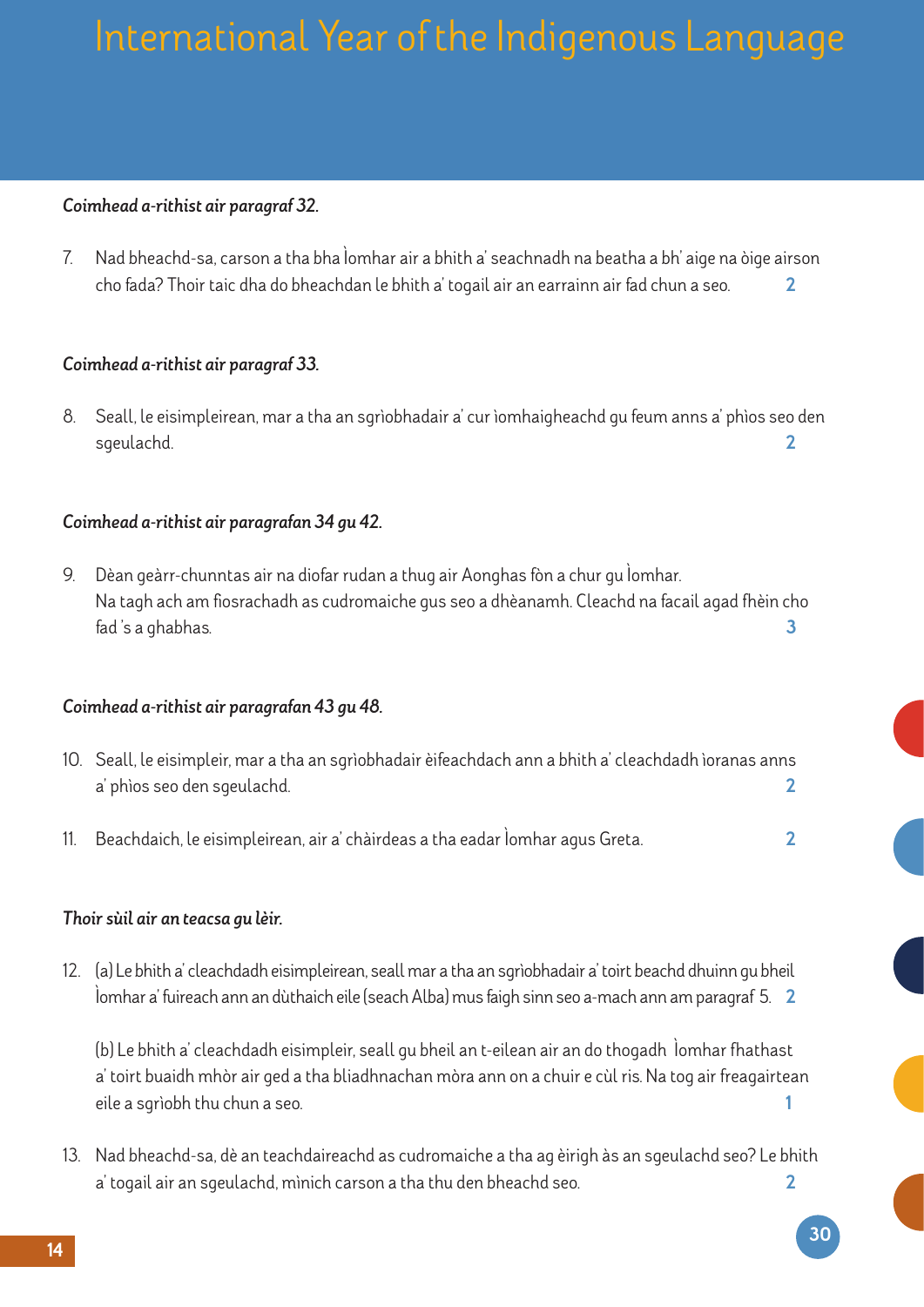### **A' Chuimris**

### *Leugh an earrainn seo mun t-strì airson còraichean dhan Chuimris anns a' Chuimrigh.*

- 1. Saoil dè dhèanadh tusa airson Gàidhlig a shàbhaladh? 'S e mion-chànan a th' anns a' Ghàidhlig, agus ged a tha laghan an gnìomh mar Achd na Gàidhlig (2005) a thug inbhe oifigeil dhan Ghàidhlig, tha laigsean mòra ann fhathast agus dùbhlain nas motha a thaobh inbhe agus staid a' chànain anns na sgìrean far an robh i aig aon àm làidir, mar na h-Eileanan an Iar. Ach 's dòcha gu bheil cothrom ann brosnachadh fhaighinn o chànan Ceilteach eile, mar eisimpleir a' Chuimris, a tha air a bruidhinn le còrr is seachd ceud mìle neach san Rìoghachd Aonaichte le còig ceud mìle dhiubh sin anns a' Chuimrigh fhèin.
- 2. Ma thèid thu dhan Chuimrigh, chithear gu follaiseach gu bheil an cànan aca nas làidire. Tha àireamh nas motha de shluagh na Cuimrigh a' bruidhinn Cuimris, ach tha muinntir na Cuimrigh air strì mhòr a dhèanamh thar nam bliadhnaichean gus cor na Cuimris a sheasamh.
- 3. Chaidh an òraid Tynged yr Iaith (a' ciallachadh "Dàn ar Cànain") a chraoladh ann an Roinn BBC na Cuimrigh anns a' Ghearran 1962. Rinneadh i le fear Saunders Lewis, bàrd, eòlaicheeachdraidh agus nàiseantach Cuimreach. Bha e air a bhith an sàs a' cur air dòigh Plaid Cymru, Partaidh Nàiseanta na Cuimrigh, ann an 1925, agus bha uallach mòr air air sgàth 's mar a bha an àireamh de luchd-labhairt na Cuimris a' crìonadh air feadh na dùthcha. Bhiodh Lewis an-còmhnaidh a' càineadh buaidh a' BhBC ann a bhith a' sgaoileadh Beurla gu daoine, agus mar sin, bha e caran ìoranach gun deach Tynged yr Iaith a-mach tron dearbh mheadhan ud air a'cheann thall.
- 4. San òraid aige, thug Lewis iomradh air eachdraidh a' chànain o Achd an Aonaidh le Sasainn ann an 1535 far an robh Beurla air a h-ainmeachadh mar chànan an lagha agus rianachd anns a' Chuimrigh. B' e poileasaidh an riaghaltais cur às dhan Chuimris. Bhiodh Lewis a' sgrùdadh na chaidh aithris anns "Na Leabhraichean Gorma" – aithisgean oifigeil on naoidheamh linn deug a chaidh a sgrìobhadh le triùir Shasannach aig nach robh facal Cuimiris. Sa chiad dol-a-mach, bha ùidh aca ann am foghlam san dùthaich agus nach robh sgoiltean a' teagasg Beurla san dòigh cheart, ach cuideachd rinn iad a-mach gur e sluagh aineolach, leisg agus mì-bheusach a bh' anns na Cuimrich fhèin. Cha do chòrd na beachdan seo ris an t-sluagh, ach cha tug e cus spionnaidh do dhaoine san dùthaich strì nan aghaidh.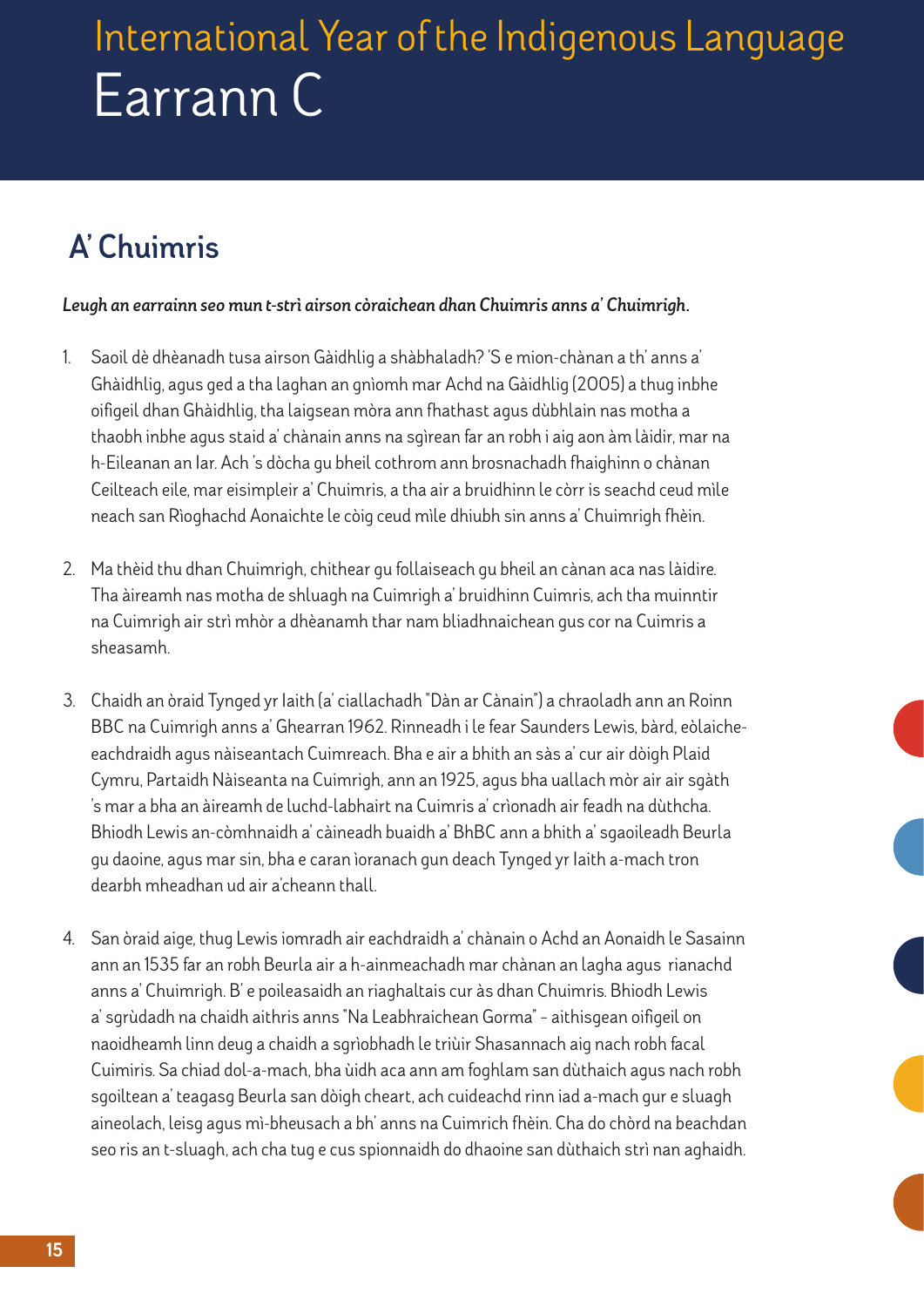- 5. Gu deimhinne, ged a bha Lewis a' bruidhinn còrr is ceud bliadhna às dèidh dha na Leabhraichean Gorma a bhith air am foillseachadh, thuirt e gun robh coimhearsnachdan san dùthaich, gu ìre mhòr, air gèilleadh ris na bha sgrìobhte annta. Na bheachd-san, cha robh an Riaghaltas an aghaidh Cuimris san fharsaingeachd a-nis, ach ma bha a' Churimrigh airson gum biodh Cuimris co-ionann ann an inbhe ris a' Bheurla, 's ann às an dùthaich sin fhèin a bhiodh a' mhòr-chuid de dhùbhlan na h-aghaidh.
- 6. Thug e iomradh air na thachair do Trevor agus Eilenn Beasley ann an Llangennech eadar 1952 agus 1960 nuair a dhiùlt iad na cìsean ionadail aca a phàigheadh mura robh na h-iarrtasan anns a' Chuimris. Chuir Lewis am follais gun robh Cuimris aig 84% den t-sluagh ann an sgìre dhùthchail Llanelli far an robh iad a' fuireach agus gun robh Cuimris aig a h-uile comhairliche agus oifigear chìsean san sgìre. Trì tursan, chaidh airneis-taighe nam Beasleys a thoirt air falbh leis na bàillidhean, ach air a' cheann thall, chaidh iarrtasan dàchànanach a chur thuca.
- 7. A rèir Lewis, chan atharraicheadh cùisean gun iomairtean mar a rinn na Beasleys, ach cha do shaoil e gun obraicheadh iad ach anns na sgìrean sin far an robh Cuimris aig a' mhòrchuid den t-sluagh. Ach bha e gu daingeann na bheachd gum bu chòir do ghnothaichean làitheil an riaghaltais nàiseanta agus ionadail a bhith do-dhèanta mura robh cothrom ann Cuimris a chleachdadh.
- 8. Bha buaidh mhòr aig an òraid aig Lewis air cor na Cuimris. Gu math goirid às dèidh sin, chaidh Cymdeithas yr Iaith Gymraeg (Comann Cànain na Cuimris) a stèidheachadh, agus thòisich na buill aige a' leagail shanasan-rathaid Beurla, agus a' togail fianais gu poblach airson còraichean Cuimris. Nochd ceallan eadar-dhealaichte air feadh na dùthcha, leis a' chiad fhear ann am Bangor. Gu dearbh, bha Cymdeithas yr Iaith a' creidsinn gu làidir ann an gnìomhan dìreach agus chaidh cuid de na buill aca a chur dhan phrìosan airson na rinn iad a thaobh togail fianais agus cròn a dhèanamh air togalaichean le peant is eile. Aig aon àm, bha iad air am meas mar am buidheann-iomairt a bu mhotha a rèir na chaidh a chur dhan phrìosan, no air an deach càin-airgid, ann am Breatainn on a bha na Suffragettes ann.
- 9. 'S mathaid gur e an soirbheachadh a bu mhotha a bha aig Cymdeithas yr Iaith nuair a thug iad air Riaghaltas Bhreatainn sianal telebhisean Cuimris a chur air chois. Aig an àm sin, anns na 1970an, fada mus tobh telebhisean saideil no càbailn ann, cha robh ach trì sianailean ri fhaotainn ann am Breatainn. Mar sin bha ùidh mhòr ann an sianal ùr sam bith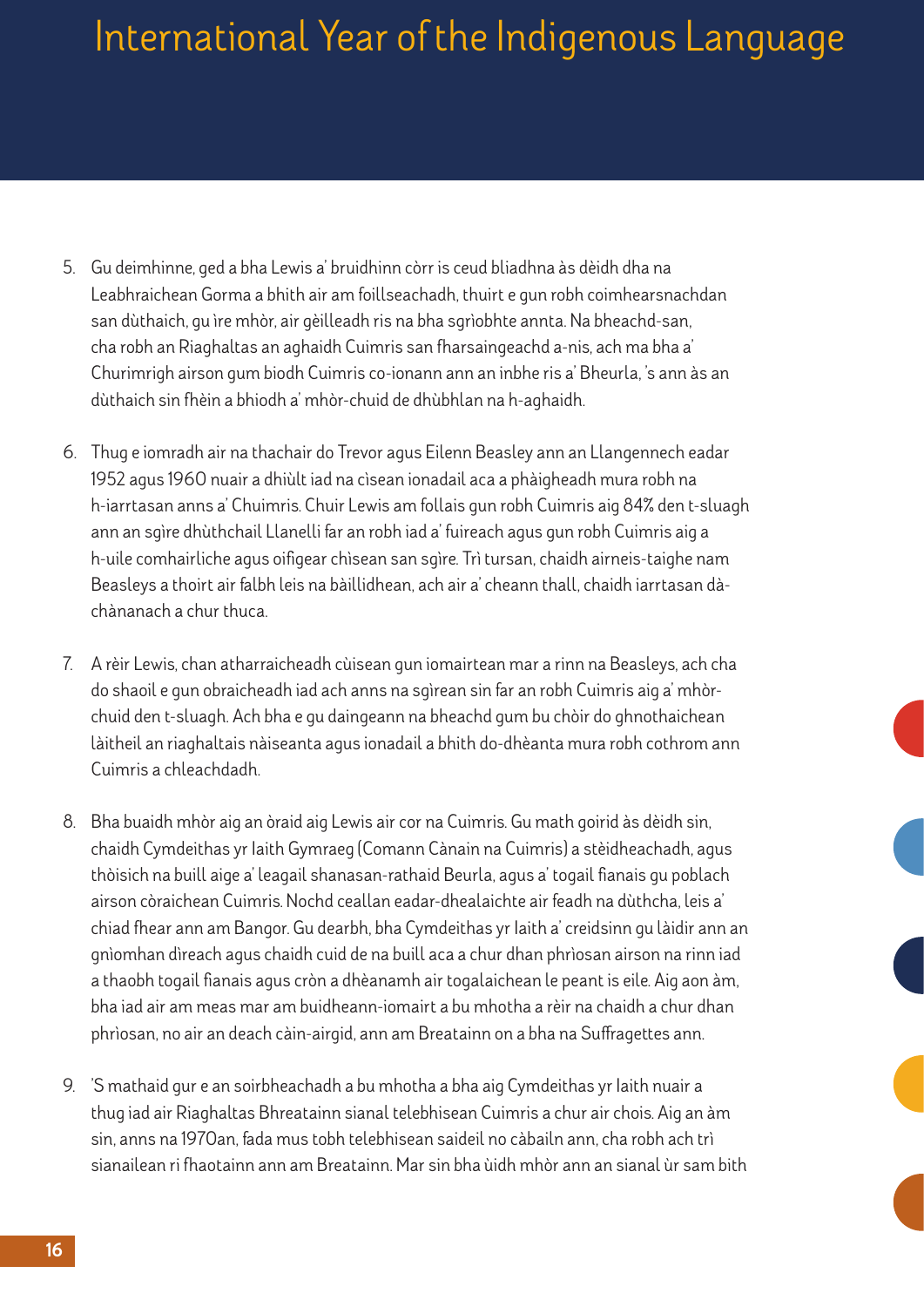a bhiodh ga stèidheachadh. Ach nuair a thàinig riaghaltas Consearbhataibh fo Mhairead Thatcher gu cumhachd ann an 1979, dhiùltadh sianal fa leth dhan Chuimris ged a bha iad air sin a ghealltainn cheana. Cha do chuir seo maille air luchd-ìomairt ge-tà - sguir cuid a phàigheadh cìs cead an telebhisean 's iad fo chunnart a dhol dhan phrìosan ri linn, agus ghabh feadhainn os làimh stiùidiothan telebhisean aig a' BhBC is ITV. Rinneadh ionnsaighean air croinn-sgaoilidh telebhisean ann an sgìrean Cuimris cuideachd.

- 10. Thàinig an t-strì seo gu ceann ann an 1980 nuair a thuirt seann cheann-suidhe Plaid Cymru, Gwynfor Evans, gun tòisicheadh stailc-acrais mur h-aontaicheadh na *Conservatives* a dhol leis a' ghealladh aca. Shoirbhich am maoidheadh seo agus thòisich S4C, an sianal ùr Cuimris, a chraoladh air a' chiad latha den t-Samhain 1982.
- 11. On uair sin, tha an t-strì air leantainn, agus bha cuideam o Cymdeithas yr Iaith cudromach ann a bhith a' toirt gu buil Achd na Cuimris ann an 1993 a dh'fhàg uallach air buidhnean poblach cuid de sheirbhisean a lìbhrigeadh tron chànan, agus dreuchd Coimiseanair na Cuimris a bhios ag obair don Riaghaltas anns a' Chuimrigh gus dèanamh cinnteach gumfaigh daoine san dùthaich an cothrom a bhith beò tro mheadhan na Cuimris ma thogras iad. Agus, o chionn goirid, tha iarrtas air èirigh airson foghlam tro mheadhan na Cuimris a bhith aig gach sgoilear san dùthaich. Abair gu bheil amasan muinntir na Cuimris àrd agus misneachail.
- 12. Am biodh tusa deònach a dhol dhan phrìosan no a dhol air stailc-acrais airson cor na Gàidhlig?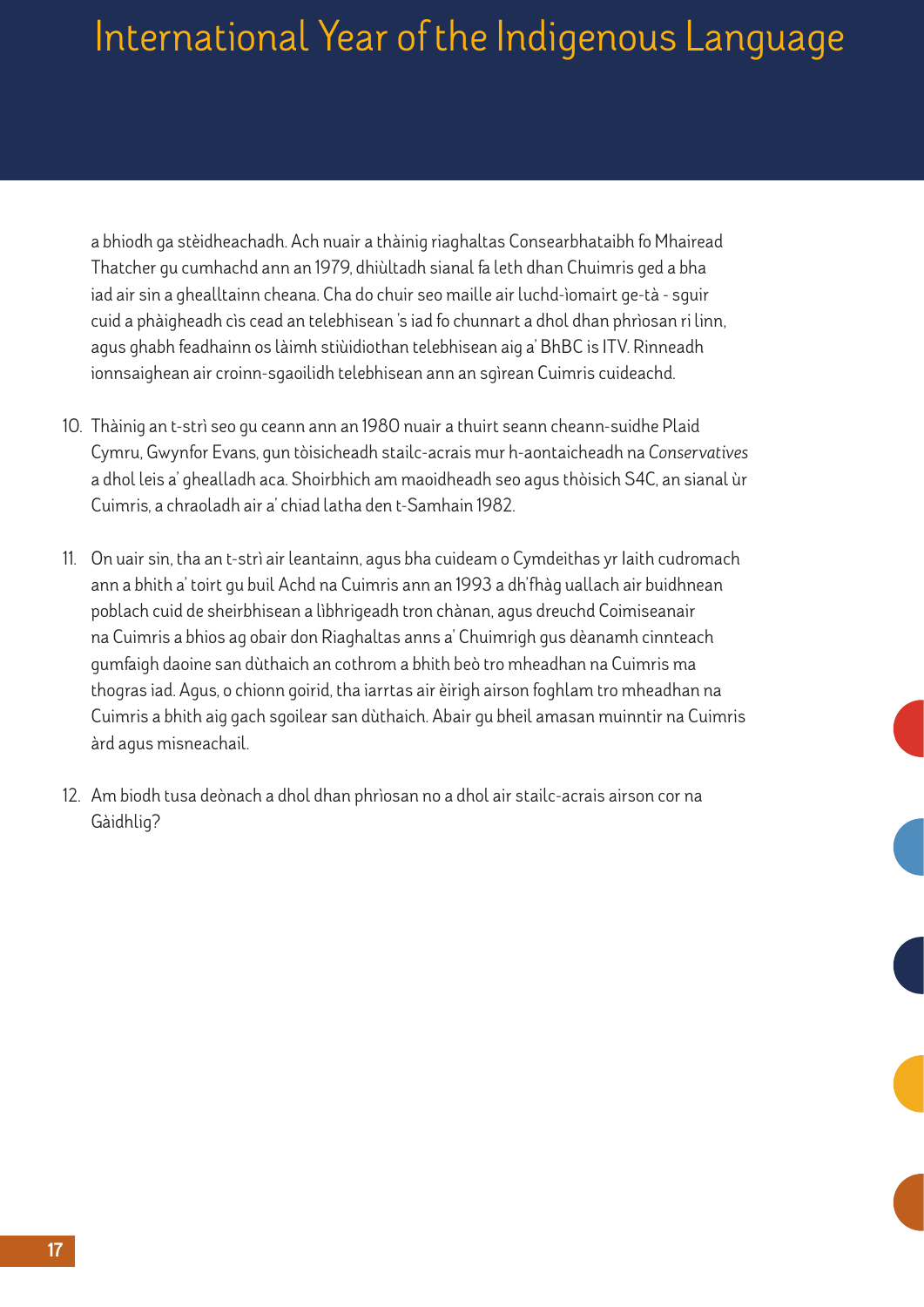# Earrann C - Ceistean International Year of the Indigenous Language

### *Leugh paragrafan 1 agus 2*

| 1. | Dè beachd an sgrìobhadair air staid na Gàidhlig ann an Alba?                                                                                           | $\mathbf{3}$   |
|----|--------------------------------------------------------------------------------------------------------------------------------------------------------|----------------|
| 2. | Dè an t-eadar-dhealachadh a tha an sgrìobhadair a' faicinn eadar suidheachadh na<br>Gàidhlig agus na Cuimris?                                          | $\overline{2}$ |
|    | Leugh paragrafan 3 agus 4                                                                                                                              |                |
| 3. | Carson a bhiodh e ìoranach gun robh Saunders Lewis a' bruidhinn air a' BhBC? Thoir<br>freagairt mionaideach.                                           | $\mathbf{2}$   |
| 4. | Sgrìobh trì pìosan fiosrachaidh mu na Leabhraichean Gorma agus na daoine<br>a rinn jad.                                                                | $\mathbf{3}$   |
|    | Leugh paragrafan 5 gu 7                                                                                                                                |                |
| 5. | Cò bhiodh an aghaidh atharraichean airson a' Chuimris a thoirt air adhart a rèir Lewis?<br>Saoil carson a bhiodh seo? Thoir adhbhar airson do bheachd. | $\mathbf{3}$   |
| 6. | Dè rinn na Beasleys?                                                                                                                                   | $\mathbf{3}$   |
| 7. | Dè bha Lewis ag iarraidh fhaicinn ann an sgìrean far an robh Cuimris aig<br>a' mhòr-chuid?                                                             | $\overline{2}$ |
|    | Leugh paragrafan 8 gu 12                                                                                                                               |                |
| 8. | Dè an fhianais a th' ann gun robh na gnìomhan dìreach aig Cymdeithas yr laith ag                                                                       |                |

9. Carson a bha ùidh mhòr aig daoine anns a' cheathramh sianal telebhisein? 1

adhbhrachadh ùpraid san dùthaich? 1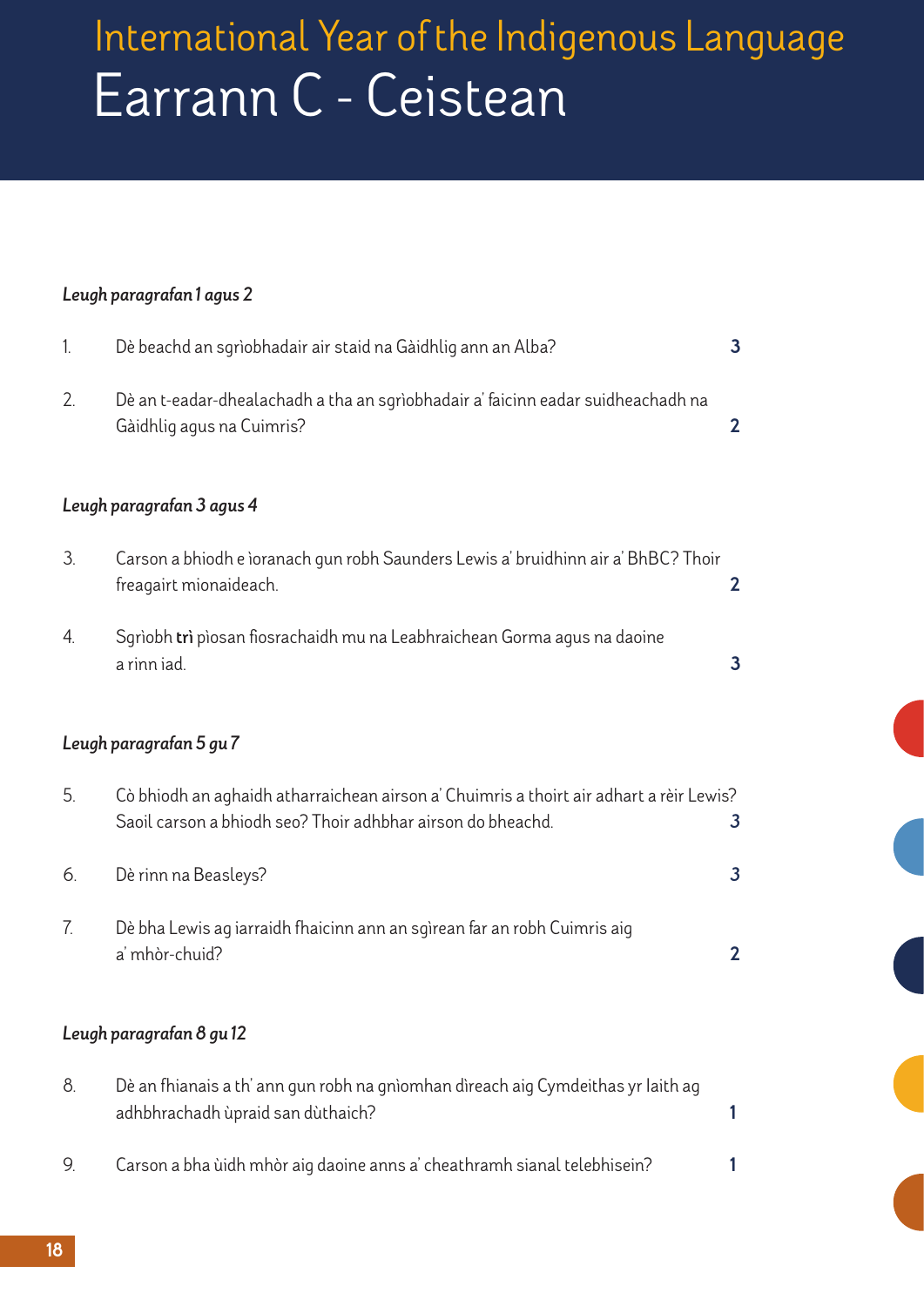- 10. Ainmich **trì** rudan a rinn luchd-iomairt airson cuideam a chur air an Riaghaltas an gealladh aca airson sianal Cuimris a thoirt gu buil? **3** 3
- 11. Carson a tha an sgrìobhadair gar fàgail le ceist aig an deireadh? Thoir adhbhar airson do bheachd. 2

#### *Leugh an earrann air fad.*

12. Às dèidh dhut an earrann a leughadh, saoil dè an taobh a tha an sgrìobhadair a' gabhail?

A bheil e a' dol leis na beachdan aig Cymdeithas yr Iaith no a' cur nan aghaidh?

Cleachd fianais on earrann airson taic a chur ri do bheachd. **5** 

30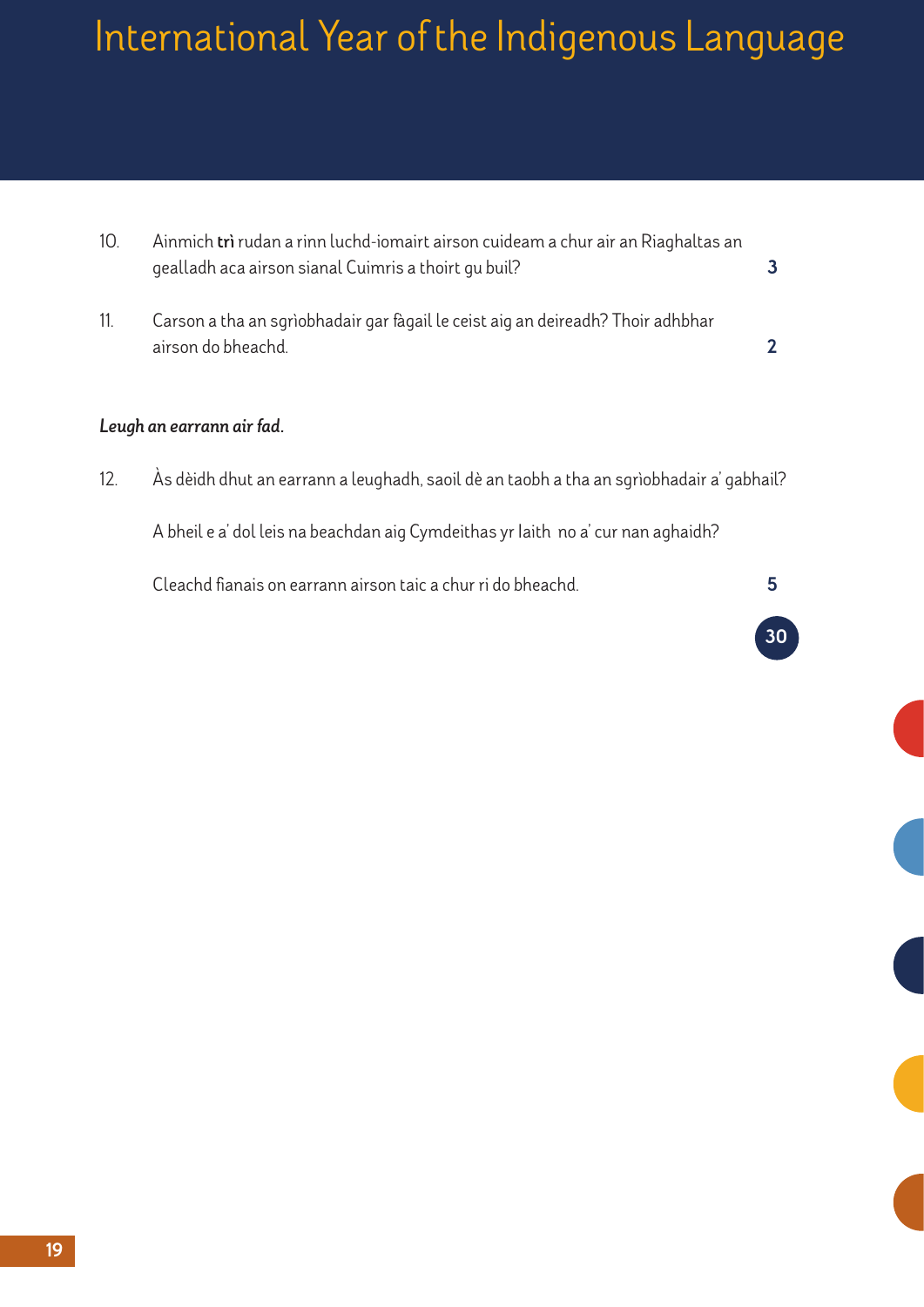*Leugh a' bhàrdachd seo còmhla ris an tidsear mus coimhead sibh air na notaichean air an ath dhuilleig.*

### **Bi air t' Fhaiceall**

- 1. Tha sinn ro mhodhail. Ach anns a' chrìch marbhaidh ar modhalachd sinn. Feumaidh sinn bhith borb 's àrdanach le ciùineas, bàsaichidh ar cànain agus nuair a tha a' Ghàidhlig san uaigh. fuar, fon fhòd, bidh a' chànain Chuimreach air a bruidhinn fhathast. Sin agad an diofar eadar Alba 's a' Chuimrigh.
- 2. Tha na nàimhdean nar n-inntinnean; ma tha sinn a' laighe air an làr, saltaraidh gnàthan eile sinn. Feumaidh sinn bhith gu fasanta, cathach nar dòighean: dìonaidh sin a' Ghàidhlig.
- 3. Cuir ar cànain ann an saoghal eile na sgrìobh an còmhnaidh, na bi a' bruidhinn an còmhnaidh, mu dheidhinn faingean, caoraich 's crodh 's Maighstir MacDhòmhnaill 's a' cuimhneachadh air an eilean bhòidheach far an d' fhuair sinn ar n-àrach òg. Marbhaidh rudan sgìreachdail an t-àm ri teachd 's ar spionnadh.
- 4. Seall air Cymdeithas yr Iaith Gymraeg: tha na balaich sin a' cathachadh agus sinn a' suidhe. Eu-comasach a bhith measarra 's reusanta no bidh sinn aig ar leabaidh-bhàis.

 *(le Julian Ronay ( air a tharraing à Gairm '89)*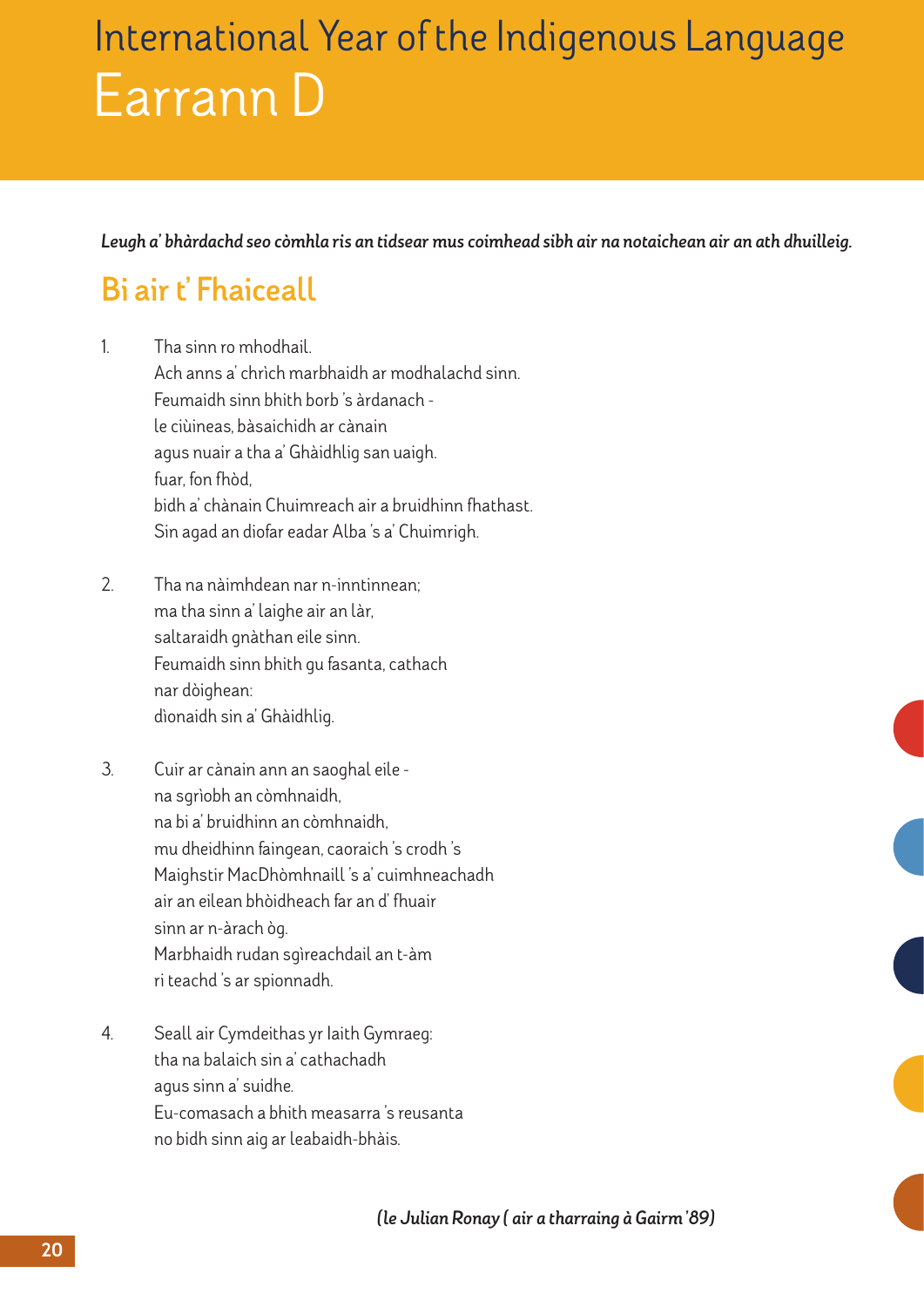### Notaichean air *Bi air t ' Fhaiceall* International Year of the Indigenous Language

Abairt inntinneach airson toiseachadh. Mar as trice, 's e rud math a th' ann a bhith 'modhail'- tha am bàrd a' toirt crathadh dhuinn san fhìor-thoiseach.

Mineachadh air carson a tha e a' dèanamh tionndadh air faclan aig an toiseach. Tha e a-mach air bàs na Gàidhlig.

Tha am bàrd a' dèanmh coimeas eadar cànan agus Cultar Ceilteach eile -  $k$ a' Chuimrigh. Bidh seo a' tilleadh sa cheathramh rann.

ga stampadh fo chasan  $\nu$ aig tòrr dhaoine

ath-aithris - air an fhacal 'an còmhnaidh'

Tha am bàrd a' tarraing às an uimhir de dh'ìomhaighean a tha esan a' meas a tha co-cheangailte ri bàrdachd san t-seann nòs.

Tha am pàilteas de dh'enjambment air feadh na bàrdachd, agus uaireannan, tha e ann an àiteachan àraid. Mar eisimpleir, tha "an t-àm ri teachd" ag obair mar aon abairt mar as trice, ach tha am bàrd ga bhriseadh an seo. Tha e a' dèanamh seo tric sa bhàrdachd gus am bi sinn a' toirt an aire dhan teachdaireachd aige.

> Tha an loidhne seo a' suidhe leatha fhèin, a' tighinn a-steach beagan o na loidhnichean eile. Tha am bàrd ag iarraidh gum bi sinn a' toirt an aire dhan teachdaireachd aige. Chan eil Gàidheil na h-Alba a' dèanamh gu leòr airson an cànan a dhìon.

Taghadh-facail agus uaim. Cainnt làidir - marbhaidh! Tha seo a' glacadh aire an luchd-leughaidh.

1. Tha sinn ro mhodhail.

Ach anns a' chrìch marbhaidh ar modhalachd sinn. Feumaidh sinn bhith borb 's àrdanach le ciùineas, bàsaichidh ar cànain agus nuair a tha a' Ghàidhlig san uaigh. fuar, fon fhòd, bidh a' chànain Chuimreach air a bruidhinn fhathast. Sin agad an diofar eadar Alba 's a' Chuimrigh.

2. Tha na nàimhdean nar n-inntinnean; ma tha sinn a' laighe air an làr, saltaraidh gnàthan eile sinn. Feumaidh sinn bhith gu fasanta, cathach nar dòighean: dìonaidh sin a' Ghàidhlig.

3. Cuir ar cànain ann an saoghal eile na sgrìobh an còmhnaidh, na bi a' bruidhinn an còmhnaidh, mu dheidhinn faingean, caoraich 's crodh 's Maighstir MacDhòmhnaill 's a' cuimhneachadh air an eilean bhòidheach far an d' fhuair sinn ar n-àrach òg. Marbhaidh rudan sgìreachdail an t-àm ri teachd 's ar spionnadh.

4. Seall air Cymdeithas yr Iaith Gymraeg: tha na balaich sin a' cathachadh agus sinn a' suidhe. Eu-comasach a bhith measarra 's reusanta no bidh sinn aig ar leabaidh-bhàis.

> Tha an taghadh romhainn - leantail air adhart mar a tha sinn an-dràsta agus gheibh a' Ghàidhlig bàs, no èirigh agus strì às leth na Gàidhlig.

Mar a tha am bàrd a' cluich leis na beachdan a bhios aig daoine mu bhith modhail, tha e a' dèanamh an dara rud leis an dà fhacal bòrb agus àrdanach. Mar as trice, chan chanadh daoine gum feumadh sinn a bhith borb no àrdanach, ach tha suidheachadh sònraichte aig a' chànan an-dràsta na bheachd agus mar sin, tha na riaghailtean sin gun fheum.

Tha am bàrd a' cleachdadh trì diofar dhòighean airson bruidhinn air Gàidhlig a bhith marbh.

Cò th' anns na nàimhdean? Mì-shoilleir, ach seo na daoine a bhios airson Gàidhlig fhaicinn marbh.

Uaim - tha uaim a' nochdadh gu math tric air feadh na bàrdachd airson a' mhòr-chuid, bidh dà fhacal anns gach loidhne a' tòiseachadh leis an aon litir. Tha seo a' toirt tlachd dhan chluais nuair a bhios a' bhàrdachd ga h-aithris.

ga stampadh fo chasan aig tòrr dhaoine

 $\rightarrow$ 

Tha am facal sgìreachdail a' cur sìos air rudan a bhios a' buntainn ri aon sgìre fa leth. Tha faireachdainn aig daoine a bhios a' meas rudan 'sgìreachdail' nach eil na rudan sin a' toirt buaidh air an t-saoghal gu lèir, no gum bi glè bheag ùidh aig muinntir eile air an leithid.

Thòisicheadh Cumdeitha yr Iaith Gymraeg (Comann a' Chànain Chuimrich) anns na 1960an. Rinn iad iomairt mhòr gus am biodh e do-dhèanta do Chomhairlean agus don Riaghaltas a bhith a' cumail ghnìomhan oifigeil gun a bhith a' cleachdadh na Cuimris. Bha e gu math soirbheachail agus bha e na dheagh eisimpleir do mhòran a tha an sàs ann an strì airson còraichean do mhion-chànain.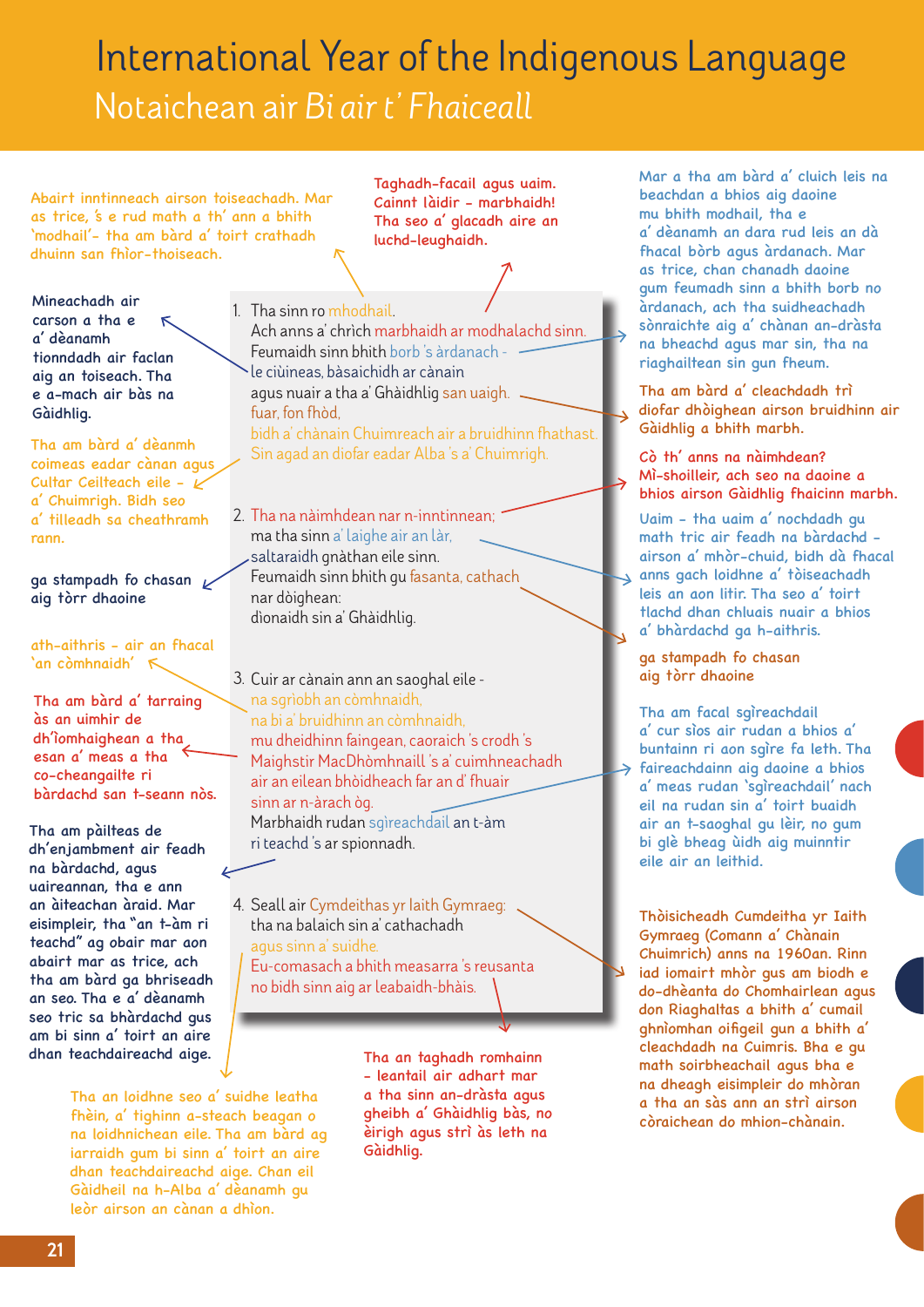# Earrann D - Ceistean International Year of the Indigenous Language

*Leugh na notaichean air duilleag 21 mus freagair thu na ceistean a leanas.* 

| $\overline{1}$ . | Ciamar a tha am bàrd a' glacadh aire an luchd-leughaidh sa chiad rann?<br>Thoir dà eisimpleir.             | $\overline{2}$ |
|------------------|------------------------------------------------------------------------------------------------------------|----------------|
| 2.               | Ciamar a tha am bàrd a' sealltainn gum bi Gàidhlig marbh sa chiad rann?                                    | $\overline{2}$ |
| 3 <sub>1</sub>   | Minich an loidhne "saltaraidh gnàthan eile sinn" nad fhaclan fhèin.                                        | $\overline{2}$ |
| 4.               | Carson a tha an taghadh-facail 'fasanta' agus 'cathach' inntinneach?                                       | $\overline{2}$ |
| 5.               | Carson a tha am bàrd a' bruidhinn air "faingean, caoraich 's crodh" am measg<br>rudan eile san treas rann? | $\overline{2}$ |
| 6.               | Lorg eisimpleir de enjambment san treas rann.                                                              | 1              |
| 7.               | Ciamar a tha am bàrd a' tarraing aire an luchd-leughaidh chun an diofar<br>eadar Gàidhlig agus Cuimris?    | 1              |
| 8.               | Leugh a' bhàrdachd air fad.                                                                                |                |
|                  | Dè an teachdaireachd a tha aig a' bhàrd dhan luchd-leughaidh?                                              |                |
|                  | Thoir fianais airson do bheachdan às a' bhàrdachd.                                                         | 3              |

<u>is a complete state of the complete state of the complete state of the complete state of the complete state of</u>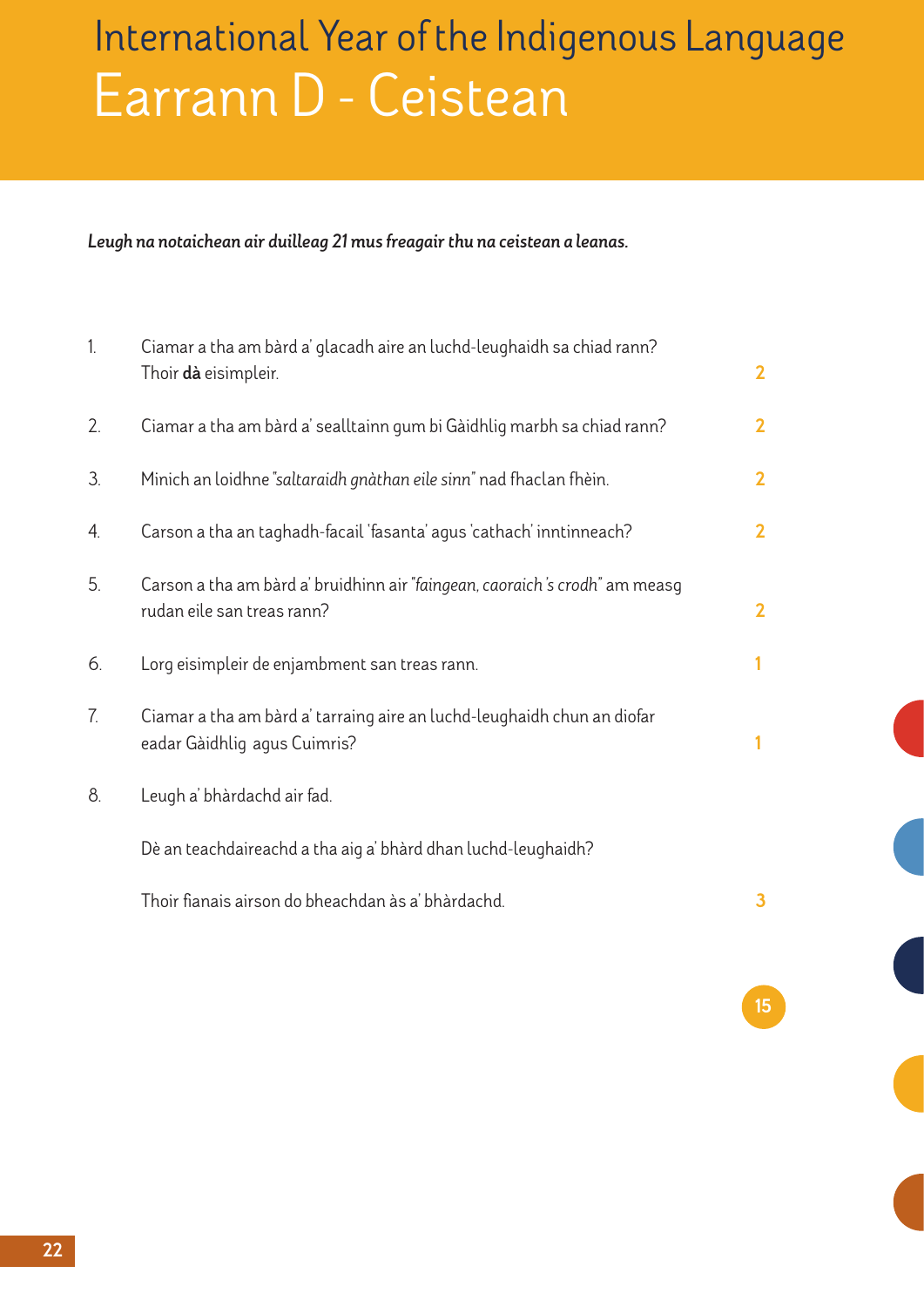# Obair a bharrachd International Year of the Indigenous Language



#### *Leugh an duilleag fiosrachaidh seo mun Chuimris.*

Far a bheil Cuimris ga bruidhinn a rèir àireamh an t-sluaigh:

| 62.5%+<br>50-62.5%<br>25-37.5%<br>$12.5 - 25%$<br>$0 - 12.5%$ |                    |  |
|---------------------------------------------------------------|--------------------|--|
|                                                               | <b>Aberystwyti</b> |  |

| <b>Cuimris</b>                   | Cymraeg                                                                                                                                                                                         |
|----------------------------------|-------------------------------------------------------------------------------------------------------------------------------------------------------------------------------------------------|
| Far a bheil i air<br>a bruidhinn | · A' Chuimrigh, Sasainn,<br>An Argantain, Canada,<br>Na Stàitean Aonaichte.<br>Sealan Nuadh                                                                                                     |
| Luchd-labhairt<br>iomlan         | 791,000:<br>- A' Chuimrigh: 611,000<br>- Sasainn: 150,000<br>- Chubut, An Argantain: 25,000<br>- Canada: 3,160<br>— Na Stàitean Aonaichte: 2,655<br>— Sealan Nuadh: 1,155<br>— Astràilia: 1,060 |
| <b>Inbhe Oifigeil</b>            | Anns a' Chuimrigh                                                                                                                                                                               |

'S e Cuimris cànan nan Cuimreach - Cymraeg sa chànan fhèin. Bruidhinnear i anns a' Chuimrigh agus ann an Chubut anns An Argantain. 'S e cànan Breatannach, Ceilteach a th' innte, agus gu h-eachdraidheil, bha i air a bruidhinn air feadh eileanan Bhreatainn, chan ann a-mhàin sa Chuimrigh. Tha mu 500,000 neach<br>a bhruidhneas an cànan air fhàgail<br>- timcheall air 20% den t-sluagh<br>Chuimreach au làir a bhruidhneas an cànan air fhàgail - timcheall air 20% den t-sluagh Chuimreach gu lèir.

Canar gur e Llyfr Du Caerfyrddin (Leabhar Dubh Charmarthen) an làmh-sgrìobhainn as sine a chaidh a sgrìobhadh gu tur ann an Cuimris. Tha an leabhar seo, agus cuid de na seann stòran Cuimreach eile rim faicinn ann an Leabharlann Nàiseanta na Cuimrigh an-diugh.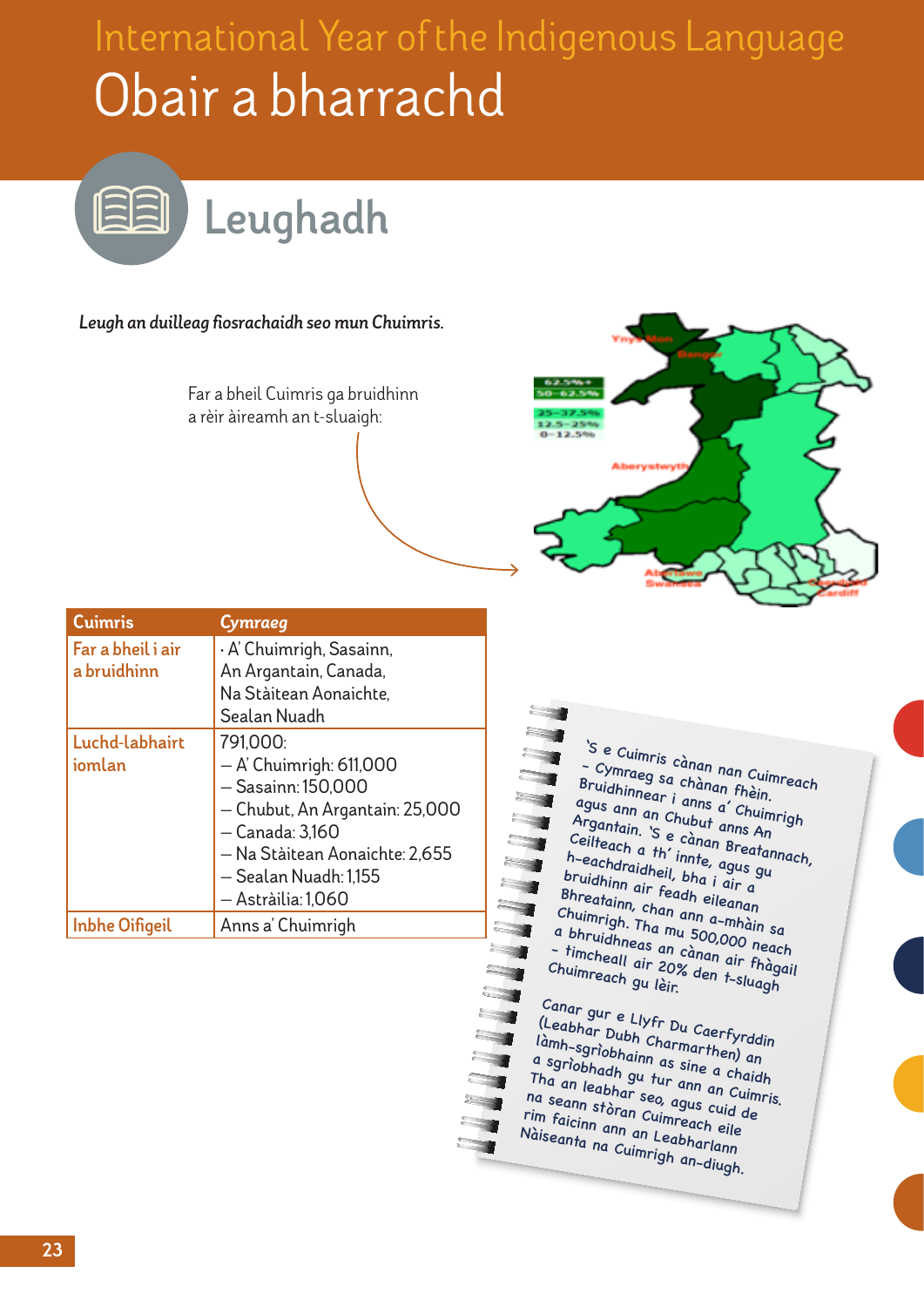# Earrann E - Obair a bharrachd International Year of the Indigenous Language

# **Sgrìobhadh**

**REA** 

**Dèan rannsachadh air iomairt a tha** *Cymdeithas Yr Iaith* **a' dèanamh an-dràsta sa Chuimrigh agus sgrìobh artaigil airson pàipear-naidheachd mu dheidhinn.**

 **no**



**Sgrìobh sgeulachd ghoirid mu neach a tha a' dèanamh strì airson cànan a shàbhaladh agus mar a tha a' dol dhaibh.** 

- **• Dè na rudan dona a bhios a' tachairt dhaibh?**
- **• Ciamar a tha iad a' faighinn thairis air na duilgheadasan seo?**
- **• A bheil iad soirbheachail air a' cheann thall?**

**Mus dèan thu sgrìobhadh, dèan beagan rannsachaidh air mìon-chànain air feadh an t-saoghail airson beachdan-smuain a thogail.**

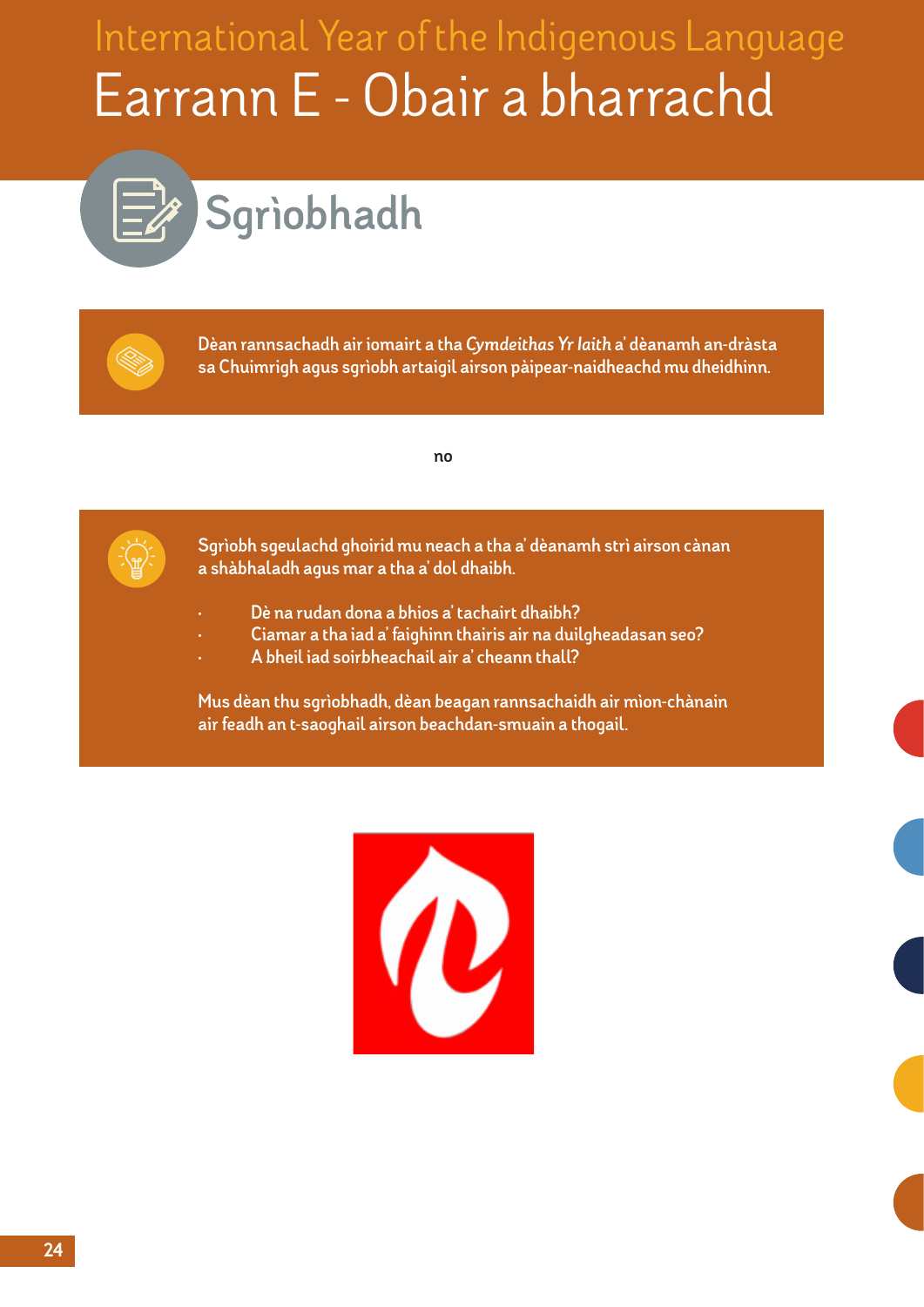# **Còmhradh**

### *Cor na Gàidhlig*

- Obraichibh ann am buidhnean.
- Thoiribh **còig** mionaidean do gach ball den sgioba airson smaoineachadh air na a dhìth airson Gàidhlig a thoirt air adhart anns an sgoil agus anns an sgìre agaibh.
- Tha dà mhionaid aig gach neach sa bhuidheann na beachdan aca fhèin a thaisbeanadh a thaobh mar a tha iadsan a' faicinn a thèid Gàidhlig san sgìre agus san sgoil agad a neartachadh. Bidh rùnaire air a' bhuidhean airson beachdan gach neach a sgrìobhadh.
- Dèanaibh aonta air co-dhiù **aon ghnìomh** a bheir sibh air adhart airson piseach a thoirt air cor na Gàidhlig san sgoil agus san sgìre agaibh.
- Cuiribh ur n-ainmean ris an aonta agus coimheadaibh air ais air ann an sia mìosan.
- An do rinn sibh an gnothach air leasachadh a dhèanamh?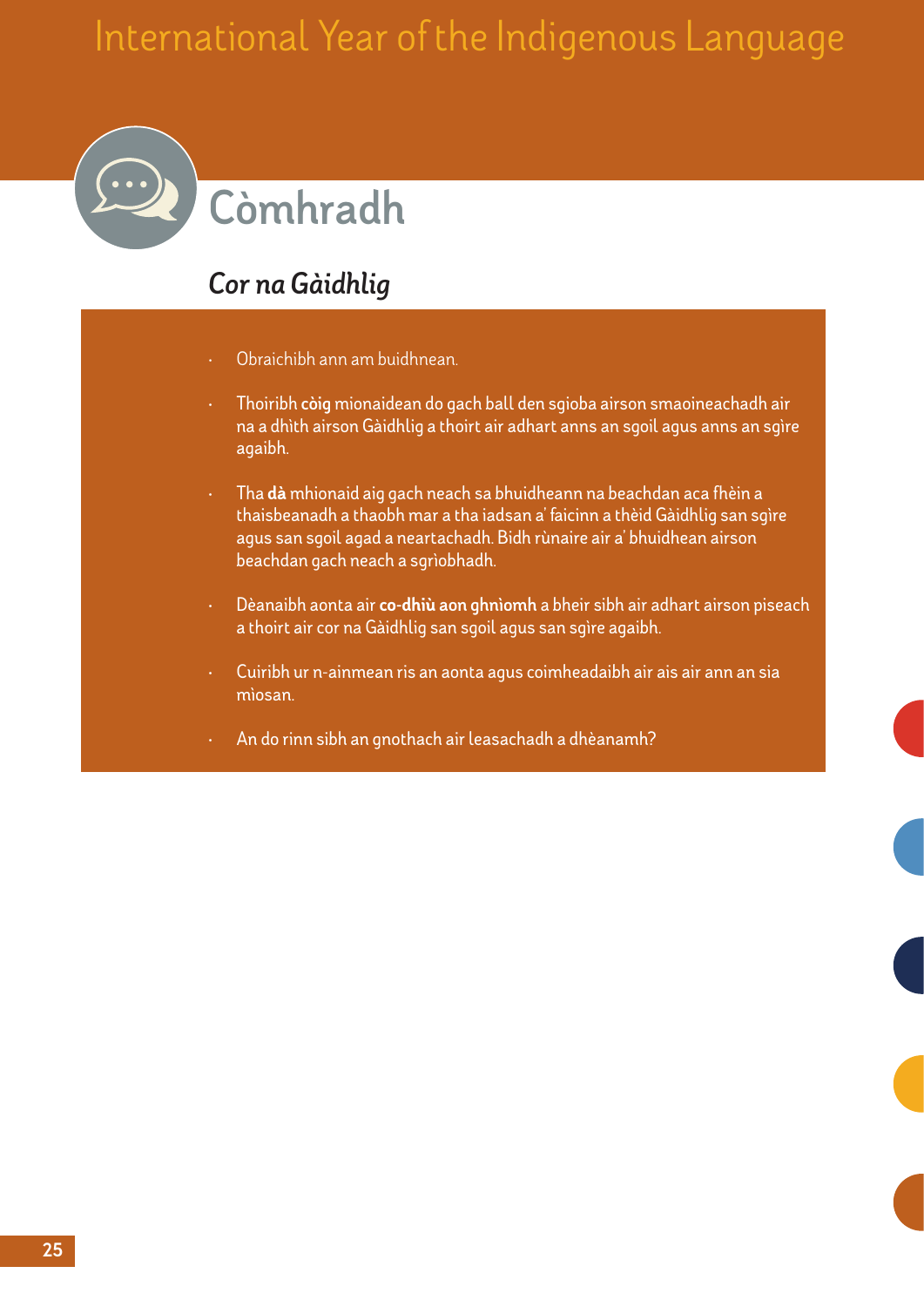# ÌRE: FILEANTAICH Àrd-Ìre International Year of the Indigenous Language

# Freagairtean



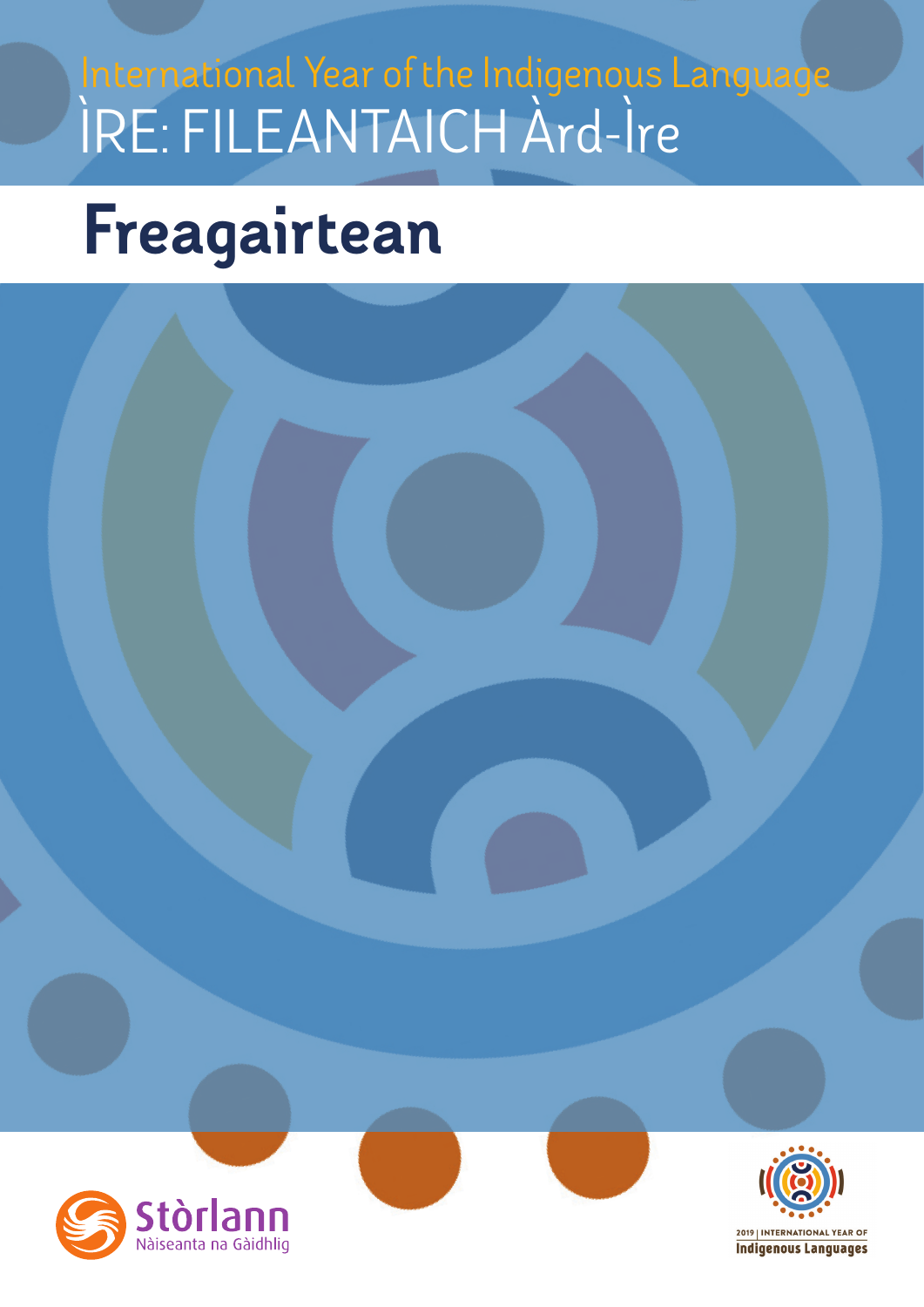# Earrann A International Year of the Indigenous Language

### **Dà-chànanas – Saoghal a Bharrachd**

|                         | Eisimpleirean de fhreagairtean                                                                                                                                                                                                                                                                                                                                                                                                                                                                                                                                                                                                                                                                                                                                                                        |
|-------------------------|-------------------------------------------------------------------------------------------------------------------------------------------------------------------------------------------------------------------------------------------------------------------------------------------------------------------------------------------------------------------------------------------------------------------------------------------------------------------------------------------------------------------------------------------------------------------------------------------------------------------------------------------------------------------------------------------------------------------------------------------------------------------------------------------------------|
|                         | · Tha an sgrìobhadair a' cleachdadh stoidhle a tha pearsanta/dìreach: 'Leis gu bheil thu'<br>Tha an stoidhle seo ag adhbharachadh gu bheil ceangal eadar an sgrìobhadair agus an<br>leughadair bhon toiseach.<br>· 'S e stoidhle an sgrìobhadair a bhith a' cleachdadh fianais/àireamhan airson puing<br>chudromach a dhèanamh mu dhà-chànanas: 'mar phàirt den bheag-chuid ann am Breat-<br>ainn (còig sa cheud)'.<br>Tha an sgrìobhadair a' cleachdadh seantans goirid airson cuideam a chur air mar an<br>leughadair cudromach dha: 'Inntinneach dhòmhsa.'<br>· Tha an sgrìobhadair a' cur ceist air an leughadair aig deireadh a' pharagraf ('an do<br>smaoinich thu a-riamh ?) airson an leughadair a thàladh a-steach dhan artaigil / qus<br>an ceasnaich an leughadair na beachdan a th' aige. |
| $\overline{2}$          | Eisimpleirean de fhreagairtean<br>· B' e beachd an ama nach robh an eanchainn comasach dà chànan a chleachdadh gu<br>ceart.<br>· Bhiodh tidsearan ag innse do chlann gun dèanadh mion-chànan milleadh air an<br>fhoghlam aca agus air cothroman cosnaidh.<br>· B' e beachd an ama gun robh daoine a bhruidhneadh cànan sam bith ach a' Bheurla gu<br>poblach deireannach agus mì-mhodhail.<br>· Bhathar ag innse gun robh dà chànan buailteach sgoltadh-inntinn adhbhrachadh.                                                                                                                                                                                                                                                                                                                         |
| $\overline{\mathbf{3}}$ | Eisimpleirean de fhreagairtean<br>· Bha iad airson dearbhadh fhaighinn / a bhith cinnteach gun robh dà-chànanas a' cur<br>bacadh air daoine.<br>· Thàinig toradh nan deuchainnean (gur iad na sgoilearan dà-chànanach a b' adhartaiche)<br>mar chlach às an adhar' - tha an samhla seo a' nochdadh dhuinn gun do chuir na<br>toraidhean iongnadh mòr air na h-eòlaichean.                                                                                                                                                                                                                                                                                                                                                                                                                             |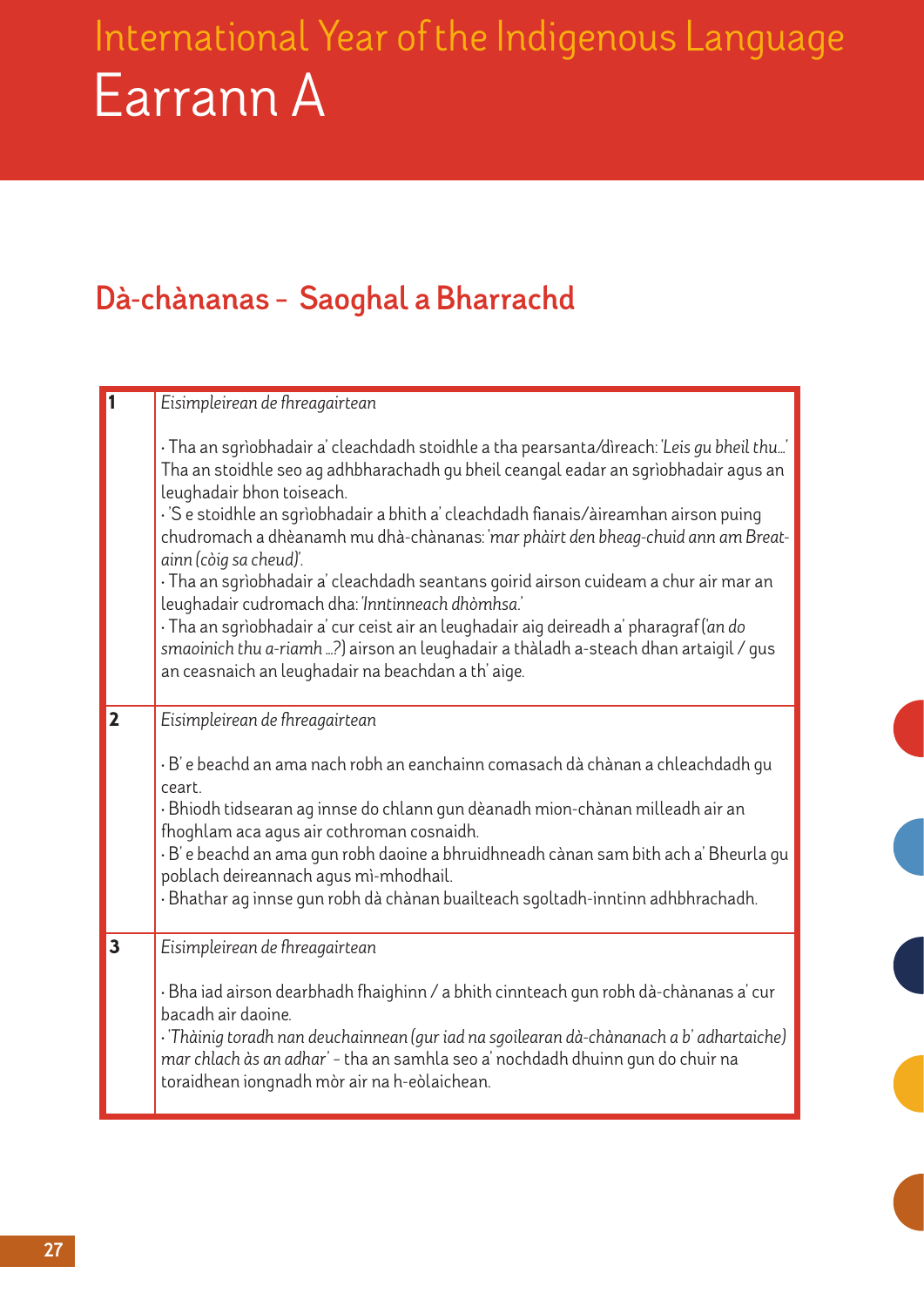| $\overline{\mathbf{4}}$ | Eisimpleirean de fhreagairtean<br>· Tha an sgrìobhadair a' cleachdadh liosta (structar-seantans) airson sealltainn cho<br>farsaing 's a tha buaidh dà-chànanais - 'aire, smaoineachadh, cuimhne agus comas bar-<br>rachd air aon rud a dhèanamh aig an aon àm'.<br>Tha an sgrìobhadair a' dèanamh ath-aithris air an fhacal 'dà' anns an dàrna seantans<br>airson cuideam a chur air mar a tha sgil no sealladh a bharrachd aig daoine a tha dà-<br>chànanach ann an iomadh suidheachadh.<br>Tha an sgrìobhadair a' taghadh fhaclan a tha a' cur an cèill na buannachd a tha aig<br>daoine a tha dà-chànanach - 'nas comasaiche' / 'leasachadh' / 'dèanamh nas fheàrr' /<br>'bàrr'/ 'soirbheachadh'.<br>Tha an sgrìobhadair a' cleachdadh pearsanachadh - 'dearbhadh gur e deagh charaidean<br>a th' ann an dà-chànanas agus soirbheachadh'. Tha seo a' neartachadh a' cheangail a tha<br>eadar an dà rud a tha seo ann an inntinn an leughadair. |
|-------------------------|---------------------------------------------------------------------------------------------------------------------------------------------------------------------------------------------------------------------------------------------------------------------------------------------------------------------------------------------------------------------------------------------------------------------------------------------------------------------------------------------------------------------------------------------------------------------------------------------------------------------------------------------------------------------------------------------------------------------------------------------------------------------------------------------------------------------------------------------------------------------------------------------------------------------------------------------------|
| 5                       | Eisimpleirean de fhreagairtean                                                                                                                                                                                                                                                                                                                                                                                                                                                                                                                                                                                                                                                                                                                                                                                                                                                                                                                    |
|                         | · Airson a' chiad turais, 's i sgoil stàite (seach sgoil neo-eisimeileach) a bh' aig a' bhàrr.<br>· Bha a' Bheurla mar dhàrna cànan do 96% de sgoilearan na sgoile.                                                                                                                                                                                                                                                                                                                                                                                                                                                                                                                                                                                                                                                                                                                                                                               |
| 6                       | Eisimpleirean de fhreagairtean                                                                                                                                                                                                                                                                                                                                                                                                                                                                                                                                                                                                                                                                                                                                                                                                                                                                                                                    |
|                         | · Tha an sgrìobhadair air beachdachadh air iomadh buannachd a tha dà-chànanas a'<br>toirt dha daoine / dhan leughadair ach tha e ag aithneachadh nach bi ùidh aig cuid anns<br>'an fhìrinn' (am fiosrachadh a tha e a' toirt seachad).<br>Tha e den bheachd ge-tà gum bi an argamaid seo nas làidire buileach a thaobh a bhith<br>a' toirt air daoine gabhail ri teachdaireachd na h-artaigil oir, do mhòran, chan eil càil nas<br>cudromaiche na airgead ('ar sporan').                                                                                                                                                                                                                                                                                                                                                                                                                                                                          |
| $\overline{7}$          | Eisimpleirean de fhreagairtean                                                                                                                                                                                                                                                                                                                                                                                                                                                                                                                                                                                                                                                                                                                                                                                                                                                                                                                    |
|                         | · Tha an sgrìobhadair a' cleachdadh samhla ('Tha an eanchainn  mar fhèith')<br>a dh'fhàsas làidir a rèir mar a bhios i air a cleachdadh.<br>Tha dà-chànanas mar eacarsaich dhi agus tha seo a' toirt oirre a bhith nas fhallaine<br>- Tha bacadh air a chur air seargadh-inntinn agus tha e nas fhasa faighinn seachad air<br>stròc.                                                                                                                                                                                                                                                                                                                                                                                                                                                                                                                                                                                                              |
| 8(a)                    | Eisimpleirean de fhreagairtean                                                                                                                                                                                                                                                                                                                                                                                                                                                                                                                                                                                                                                                                                                                                                                                                                                                                                                                    |
|                         | Tha e a' sealltainn gu bheil mòran chànain (agus chultaran) ann am fìor dhroch<br>shuidheachadh - 'Tha an saoghal a' call cànan (agus an cultar a tha na chois) gach<br>cola-deug'.<br>· Tha e a' moladh gun dèan sinn an aon rud le cànain 's a nì sinn le beathaichean a tha<br>faisg air a dhol à bith - 'nì sinn ar dìcheall beathaichean a tha ann an èiginn a ghleidheadh<br>feumar taic a thoirt do chànain a tha fo chunnart.                                                                                                                                                                                                                                                                                                                                                                                                                                                                                                             |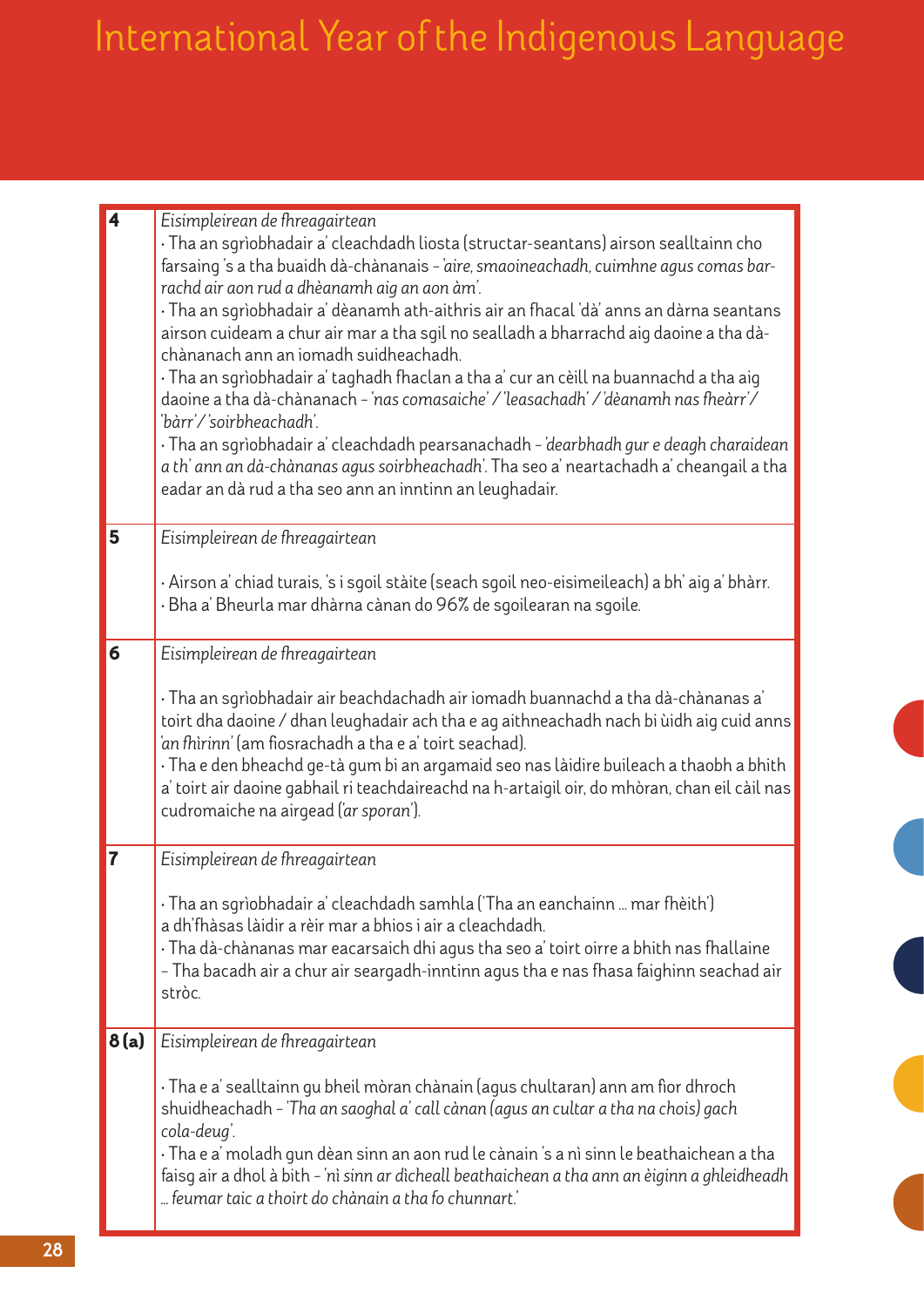| 8(b) | Eisimpleirean de fhreagairtean                                                                                                                                                                                                                                                                                                                                                                                                                   |
|------|--------------------------------------------------------------------------------------------------------------------------------------------------------------------------------------------------------------------------------------------------------------------------------------------------------------------------------------------------------------------------------------------------------------------------------------------------|
|      | · 'Oir aon uair 's gun tig am bàs, ' 'S e taghadh-facail gu math làidir a tha seo a tha a'<br>sealltainn gu bheil cànan na rud beò. Mar rud sam bith a tha beò, tha cunnart ann gum<br>bàsaich e.<br>· 'chan eil tilleadh ann.' Tha an taghadh-facail seo a' cur cuideam air cho eagalach 's a tha<br>bàs-cànain - cha ghabh cànan marbh ath-bheothachadh.                                                                                       |
| 9    | Eisimpleirean de fhreagairtean                                                                                                                                                                                                                                                                                                                                                                                                                   |
|      | Tha an sgrìobhadair air ceistean feadhainn nach aontaicheadh ris a thogail aig<br>deireadh paragraf 9. Tha e an uair sin ag aontachadh ris an fheadhainn seo aig<br>toiseach paragraf 10 ('Tha agus 's i') mus seall e nach eil 'a' chùis idir cho sìmplidh'. 'S e<br>an trì-phuing (' ach') a tha mar dhrochaid eadar seo.                                                                                                                      |
| 10   | Eisimpleirean de fhreagairtean                                                                                                                                                                                                                                                                                                                                                                                                                   |
|      | · 'S e an argamaid a th' aige nach bi an dùthaich againn soirbheachail a thaobh malairt<br>mura bi ach a' Bheurla againn.<br>· Tha e a' cleachdadh fianais gus seo a dhearbhadh (mar eisimpleir, 'chan eil a' Bheurla<br>mar chànan màthaireil ach do shia sa cheud de mhuinntir an t-saoghail!')                                                                                                                                                |
| 11   | Eisimpleirean de fhreagairtean                                                                                                                                                                                                                                                                                                                                                                                                                   |
|      | Tha an sgrìobhadair airson 'an dealbh mòr' a thoirt dhuinn mus tig e gu 'suidheachadh<br>beag' na Gàidhlig.<br>Tha an sgrìobhadair ag aithneachadh nach eil a h-uile argamaid a th' aige a' bualadh<br>air a' Ghàidhlig (mar eisimpleir, gu bheil cànain cudromach airson malairt). Feumaidh e<br>argamaidean eile a dhèanamh (mar eisimpleir, cho cudromach is a tha e iomadach<br>cànain a ghleidheadh) mus tig e gu suidheachadh na Gàidhlig. |
| 12   | Eisimpleirean de fhreagairtean                                                                                                                                                                                                                                                                                                                                                                                                                   |
|      | . 'S ann mu na diofar bhuannachdan a tha dà-chananas a' toirt do dhaoine a tha an<br>artaigil seo. Tha an sgrìobhadair a' togail air sreath de ghnothaichean (comas inntinn,<br>slàinte, ionmhas, ) agus leis gach suidheachadh, chì an leughadair gu bheil buannachd<br>('saoghal a bharrachd') an cois dà-chànanas.                                                                                                                            |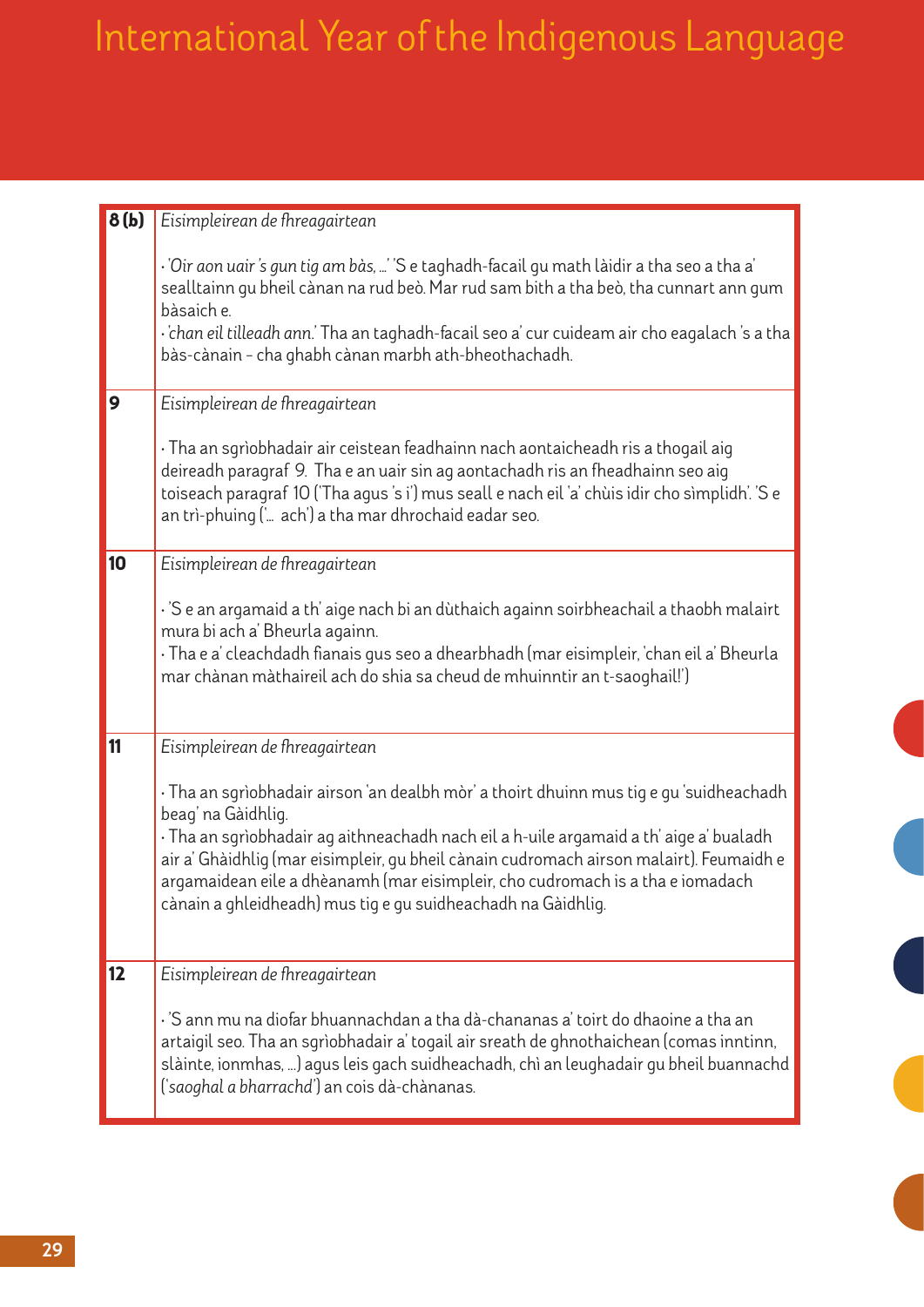| 13        | Eisimpleirean de fhreagairtean                                                                                                                                                                                                                                                                                                                                                                                                                                                                                                                                                                                                                                                                                                                                                                                                                                                                                                                                                                                  |
|-----------|-----------------------------------------------------------------------------------------------------------------------------------------------------------------------------------------------------------------------------------------------------------------------------------------------------------------------------------------------------------------------------------------------------------------------------------------------------------------------------------------------------------------------------------------------------------------------------------------------------------------------------------------------------------------------------------------------------------------------------------------------------------------------------------------------------------------------------------------------------------------------------------------------------------------------------------------------------------------------------------------------------------------|
|           | Tha structar glan anns an artaigil a thaobh mar a tha an sgrìobhadair a' gluasad bho<br>eachdraidh ('Bhathas a' creidsinn'), qu suidheachadh an latha an-diugh ('Anns an Eilb-<br>heis, tha  ') gu mar bu chòir tachairt san àm ri teachd ('Tha Breatainn a' cur feum air<br>sluagh ioma-cànanach ma tha i gu bhith soirbheachail').<br>· Tha an sgrìobhadair sgileil ann a bhith a' dèanamh cheanglaichean eadar<br>paragrafan, mar eisimpleir, 'Uaireannan, 's e ar sporan as motha a bheir oirnn gabhail ris<br>an fhìrinn. / Tha dà-chànanas a' toirt rud eile dhuinn ge-tà nach gabh ceannach le airgead'.<br>· Tha cearcall anns an artaigil eadar an toiseach agus an deireadh. Thòisich an<br>sgrìobhadair le bhith a' faighneachd dhan leughadair 'an do smaoinich thu a-riamh air a'<br>bhuaidh a th' aig an t-suidheachadh seo air do bheatha?' Às dèidh dha na h-argamaidean<br>aige a thoirt qu crìch, tha e a' toirt òrdugh dha: 'Cuimhnich cho fortanach is a tha thu dà<br>chànan a bhith agad. |
| 14<br>(a) | Eisimpleirean de fhreagairtean<br>. Tha an sgrìobhadair airson gun tuig an fheadhainn a tha dà-chànanach is nach eil a'<br>cur luach air (an do smaoinich thu a-riamh air a' bhuaidh a th' aig an t-suidheachadh seo<br>air do bheatha?') qu bheil dà-chànanas air cur ri am beatha qu h-iongantach ('Saoil cò ris<br>a bhiodh tu fhèin coltach mura biodh tu ach aona-chànanach?').                                                                                                                                                                                                                                                                                                                                                                                                                                                                                                                                                                                                                            |
| 14<br>(b) | Eisimpleirean de fhreagairtean<br>· Chan eil an sgrìobhadair cothromach - chan eil e a' coimhead air a' chuspair ach bho<br>aon taobh a-mhàin. Chan eil e a' togail air fianais no fiosrachadh sam bith a thaobh<br>dà-chànanas a lagaicheadh gin de na h-argamaidean aige.<br><b>NO</b><br>· Tha an sgrìobhadair cothromach. Tha e a' togail air argamaidean a th' aig feadhainn<br>an aghaidh dà-chànanas agus gam freagairt (mar eisimpleir, a bheil an uiread feum air<br>dà-chànanas ann am Breatainn 's a tha ann an dùthchannan eile?' / 'Nach eil a' Bheur-<br>la aig cha mhòr a h-uile duine ann am Breatainn co-dhiù?' / 'Nach i a' Bheurla prìomh<br>chànan malairt an t-saoghail?')                                                                                                                                                                                                                                                                                                                 |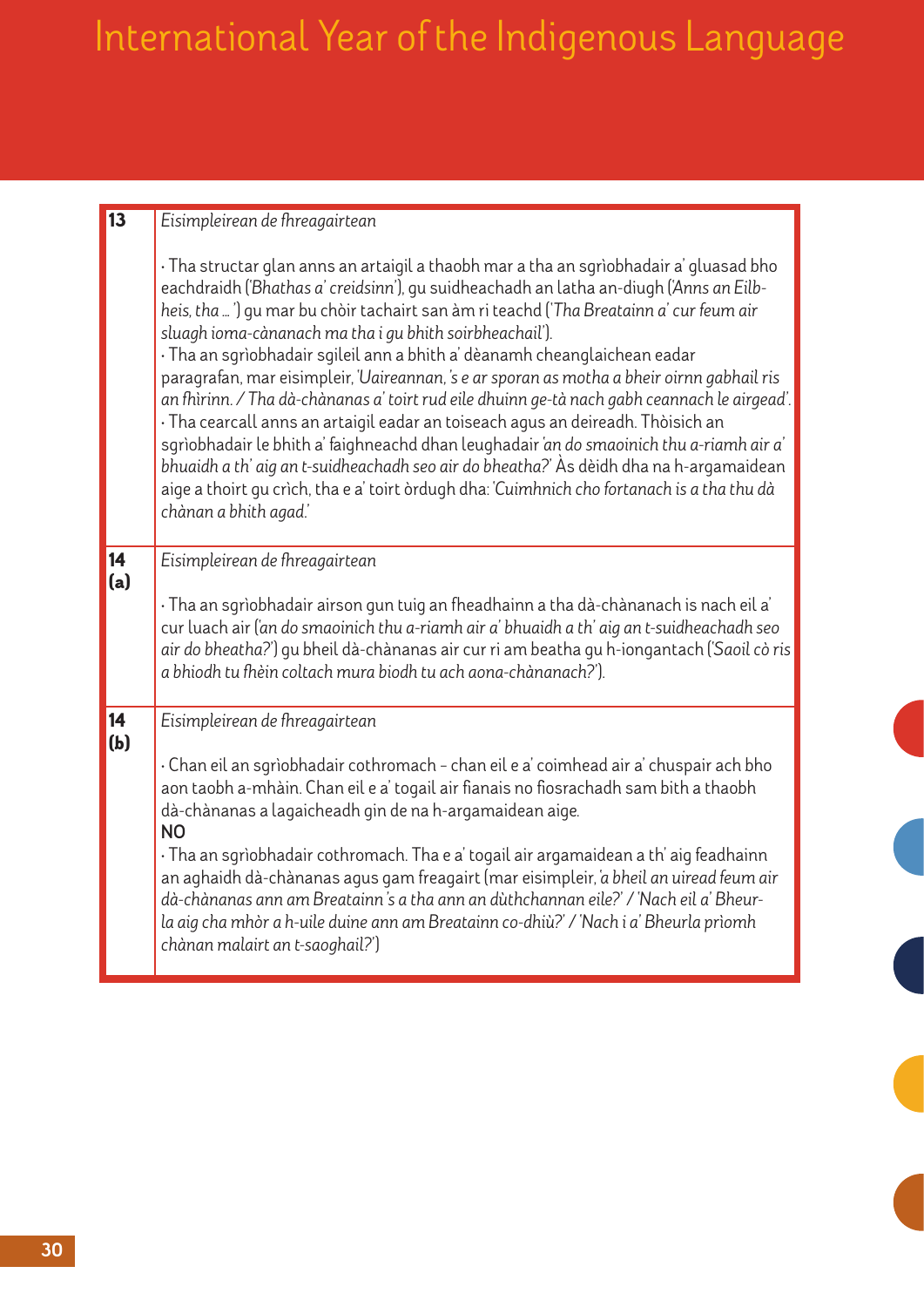|                         | Eisimpleirean de fhreagairtean                                                                                                                                                                                                                                                                                                                                                                                                                                                                                                                                                                                                                                                                                                                                                                                                                |
|-------------------------|-----------------------------------------------------------------------------------------------------------------------------------------------------------------------------------------------------------------------------------------------------------------------------------------------------------------------------------------------------------------------------------------------------------------------------------------------------------------------------------------------------------------------------------------------------------------------------------------------------------------------------------------------------------------------------------------------------------------------------------------------------------------------------------------------------------------------------------------------|
|                         | · Tha lomhar a' bruidhinn os ìosal riutha (ri craobh no preas no lus) mar a bhruidhneadh<br>feadhainn ri peata coin no ri leanabh' - 's e cleachdadh annasach a tha seo a tha, 's<br>dòcha, a' nochdadh dhuinn nach robh inntinn lomhair cho fallain.<br>· Bha a' chuairt mhaidneil seo a' socrachadh inntinn' - bha e feumach air a' chuairt airson<br>rian às ùr a thoirt dha inntinn.<br>· 'breisleach oidhche dhomhainn' - tha e soilleir gu bheil iomagain/uallach a' cur dragh<br>air Ìomhar - fiù 's na chadal.<br>· 'Dhùisgeadh iad gu socair gach latha is iad cho brèagha is a bha iad an latha roimhe. Chan<br>ionann sin is mac-an-duine, thuirt lomhar ris fhèin' - tha seo a' nochdadh dhuinn gu bheil<br>farmad aig lomhar a thaobh mar a tha lusan is craobhan a' tighinn beò gun uallach.                                    |
| $\overline{2}$          | Eisimpleirean de fhreagairtean                                                                                                                                                                                                                                                                                                                                                                                                                                                                                                                                                                                                                                                                                                                                                                                                                |
|                         | Tha 'amar-snàmh' aige a-muigh sa ghàrradh - tha seo na chomharra air beairteas.<br>· Tha 'seòmar-eacarsaich aige' - comharra eile gu bheil airgead ann am pailteas aige.<br>· 'an eanchainn làn chomasach ann an saoghal gnìomhachais' - tha e aig ìre àrd na obair,<br>obair a bhios dùbhlanach.<br>· 'gun a bhith a' cur uimhir air a thruinnsear' - chan eil aige ri bhith faiceallach a thaobh<br>na th' aige.                                                                                                                                                                                                                                                                                                                                                                                                                            |
| $\overline{\mathbf{3}}$ | Eisimpleirean de fhreagairtean                                                                                                                                                                                                                                                                                                                                                                                                                                                                                                                                                                                                                                                                                                                                                                                                                |
|                         | · 'Greta … an rud a b' fheàrr a thachair dha na bheatha / Thug i iompachadh air, ùrachadh.'<br>- Tha Greta air saoghal Ìomhair atharrachadh gu tur.<br>· "S e bliadhnachan dorch, aonaranach a bh' air a bhith aige ron a sin, bhon latha a thrèig<br>a' chiad bhean e.' - Bha Ìomhar air a bhith a' fulang le trom-inntinn/aonaranas às dèidh<br>dhan chiad phòsadh aige briseadh.                                                                                                                                                                                                                                                                                                                                                                                                                                                           |
| 4                       | Eisimpleirean de fhreagairtean                                                                                                                                                                                                                                                                                                                                                                                                                                                                                                                                                                                                                                                                                                                                                                                                                |
|                         | · 'Bha diog na dhà mus tug e an aire gum b' ann sa Ghàidhlig a thuirt an duine eile ainm.'/<br>'B' fheudar dha lomhar smaoineachadh tiotan mus tàinig na faclan gu theanga.' - Tha an<br>taghadh-facail seo a' nochdadh dhuinn gu bheil Ìomhar air smachd a chall air a' chànan<br>/ e a' toirt beagan ùine do dh'Ìomhar a' Ghàidhlig aithneachadh.<br>· 'Chriothnaich cladach eanchainn agus shleamhnaich corra chreag sgàinte sìos dhan<br>mhuir.' - Tha an ìomhaigheachd seo a' nochdadh dhuinn gu bheil e mar chrith-<br>thalmhainn do dh'inntinn lomhair a' Ghàidhlig a bhith fa-near dha a-rithist.<br>. "Is mi," thuirt e. "S mi. Ach ?" - Tha an structar-seantans briste seo (trì seantansan<br>beaga / trì puingean às dèidh 'Ach') a' leigeil fhaicinn cho doirbh 's a tha e do dh'Iomhar<br>seantansan Gàidhlig a chur ri chèile. |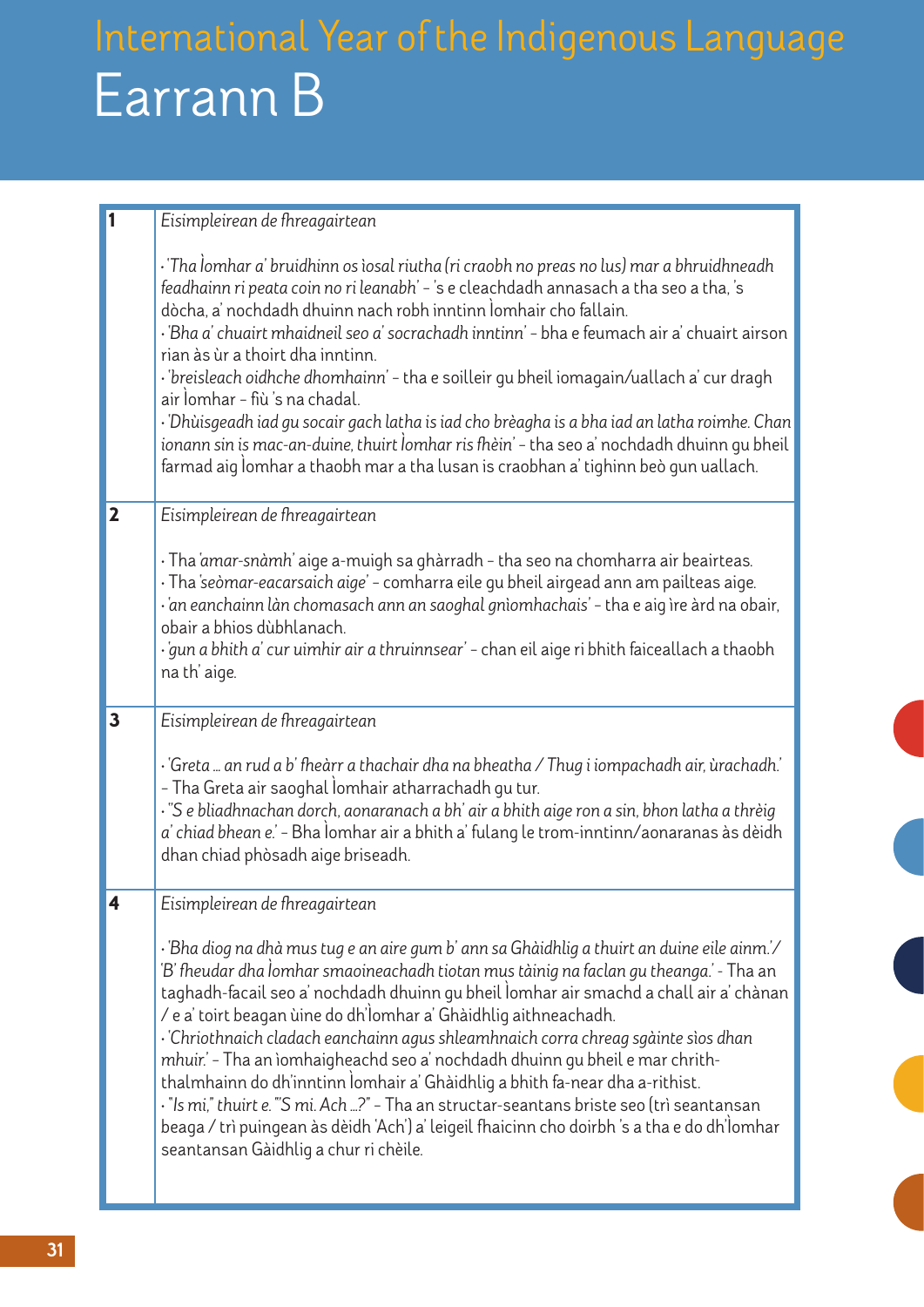| $\overline{\mathbf{5}}$ | Eisimpleirean de fhreagairtean                                                                                                                                                                                                                                                                                                                                                                                                                                                                                                                                                                                                                                                                                                                                                                                                                                     |
|-------------------------|--------------------------------------------------------------------------------------------------------------------------------------------------------------------------------------------------------------------------------------------------------------------------------------------------------------------------------------------------------------------------------------------------------------------------------------------------------------------------------------------------------------------------------------------------------------------------------------------------------------------------------------------------------------------------------------------------------------------------------------------------------------------------------------------------------------------------------------------------------------------|
|                         | · 'Ann an cuimhne Ìomhair, dh'èirich Ruairidh Alasdair còir gu chasan ' - Tha cuimhne<br>lomhair air bodach nach fhaca e airson còrr is 'dà fhichead bliadhna' cho beothail 's gu<br>bheil an dealbh na inntinn mar rud a tha e a' faicinn aig an àm sin fhèin.<br>· 'Nuair a sheall Ìomhar ri Greta, 's e aodann Chatriona a chunnaic e' - Tha coltas Catriona<br>sgrìobte na inntinn, chun na h-ìre 's gu bheil e nas fhasa dha aig an àm seo a faicinn na<br>a bhean a tha ri a thaobh.<br>· cho domhainn ris a' Chuan Shiar' - 'S e sealladh a bha timcheall air na òige a tha a'<br>tighinn thuige mar shamhla.<br>· 'Catriona, a thuirt ris an turas mu dheireadh a dh'fhàg e an t-eilean gum biodh fadachd<br>oirre gus an tilleadh e as t-fhoghar.' - tha ciont air fhathast airson mar a ghabh e brath air<br>Catriona 'bho chionn dà fhichead bliadhna.' |
| 6                       | Eisimpleirean de fhreagairtean<br>· 'Cha b' e siud a' chiad ghealladh a thug e agus nach do choilean e na bheatha, no am fear<br>mu dheireadh.' - 'S e caractar neo-earbsach a th' ann an Ìomhar a tha air mòran dhaoine<br>a leigeil sìos.<br>· 'cha robh gin aca sin air a thighinn air ais air mu chùl a chinn gu seo' - Chun a seo, chan<br>eil Ìomhar fhèin air fulang mar thoradh air cho neo-earbsach 's a tha e.                                                                                                                                                                                                                                                                                                                                                                                                                                           |
| $\overline{7}$          | Eisimpleirean de fhreagairtean<br>· Bha lomhar air e fhèin a nàrachadh le mar a bhris e a ghealladh do Chatriona. Bhiodh<br>e gu math doirbh dha a dhol air ais dhan eilean ('Cha robh esan air a bhith air ais air an<br>eilean') agus bhiodh e a' fàs na bu dorra le gach bliadhna a dheigheadh seachad.<br>· Dh'fhaodadh gun robh fios aige gum biodh fiù 's a theaghlach fhèin air a thrèigsinn às<br>dèidh na rinn e air Catriona - 'cha robh e a' sgrìobhadh gu duine a bhuineadh dha'.<br>· Bha Ìomhar air beatha ùr, shoirbheachail a dhèanamh dha fhèin sna Stàitean agus<br>bha e na b' fhasa a sheann bheatha agus a bheatha ùr a sgaradh bho chèile.                                                                                                                                                                                                   |
| 8                       | Eisimpleirean de fhreagairtean<br>· 'Suailichean de naidheachdan às an eilean' - tha Aonghas ag innse dha mu na tha air<br>tachairt san eilean is tha na naidheachdan a' bualadh air Ìomhar mar shuailichean -<br>a' briseadh air 's an uair sin a' falbh.<br>· 'eilean a bh' air fàs cho beag ri sùil luchaig na inntinn-sa' – fiù 's ma chì thu luchaig, 's<br>gann gum faic thu a sùil. Sin cho beag 's a bha an t-eilean na inntinn is a bheatha ùr air<br>gabhail thairis air a h-uile càil a bh' ann uaireigin.                                                                                                                                                                                                                                                                                                                                              |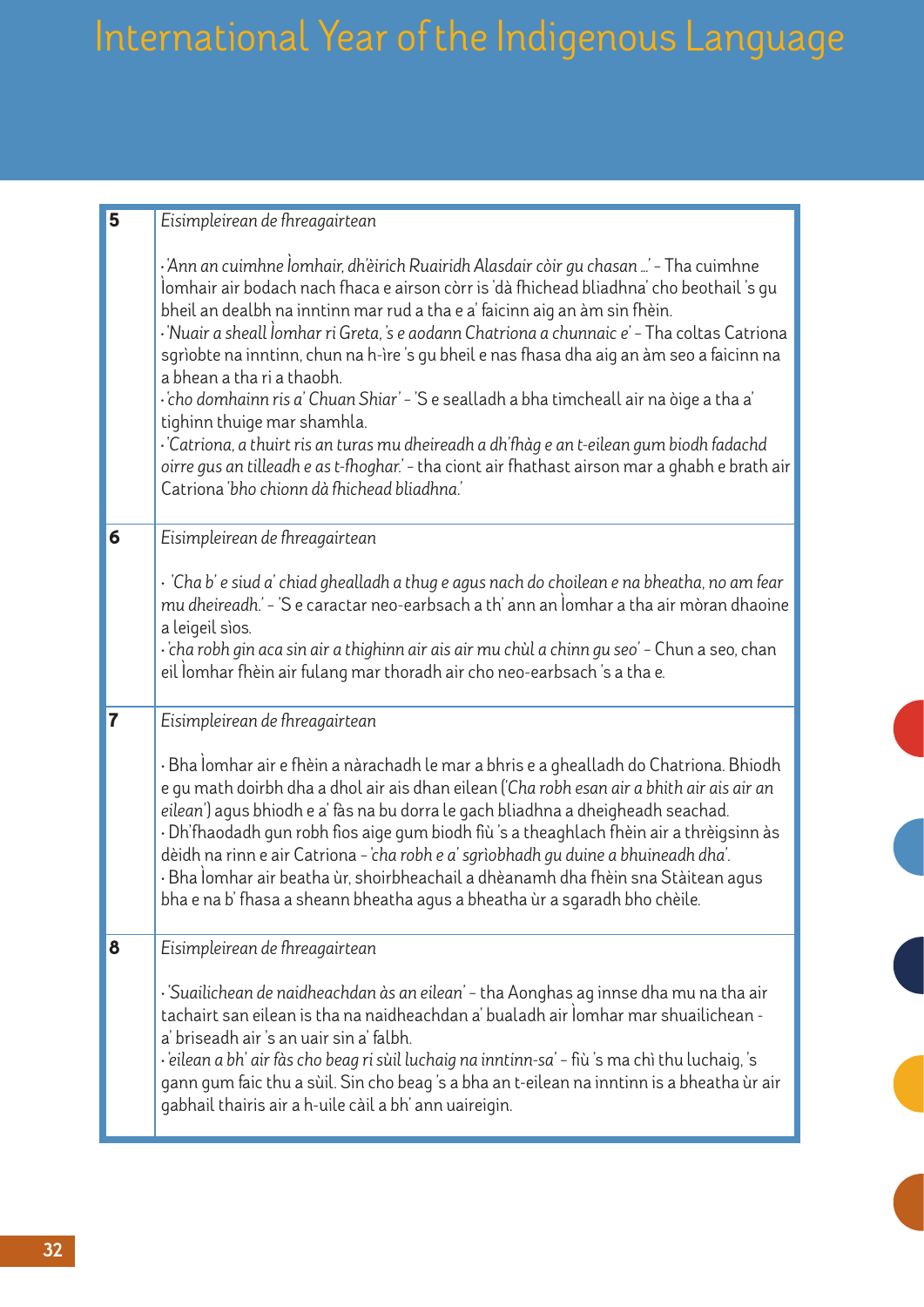| 9   | Eisimpleirean de fhreagairtean                                                                                                                                                                                                                                                                                                                                                                                                                                                                                                                                                                                                                                                                                                                                                                                                                                                                         |
|-----|--------------------------------------------------------------------------------------------------------------------------------------------------------------------------------------------------------------------------------------------------------------------------------------------------------------------------------------------------------------------------------------------------------------------------------------------------------------------------------------------------------------------------------------------------------------------------------------------------------------------------------------------------------------------------------------------------------------------------------------------------------------------------------------------------------------------------------------------------------------------------------------------------------|
|     | · Bha e a' lorg àireamh cuideigin eile a tha a' fuireach san aon àite agus chunnaic e ainm<br>lomhair.<br>· Tha Catriona (a leannan na òige) air bàsachadh.<br>. Tha Aonghas den bheachd gum bu chòir do dh'Ìomhar cairt a chur chun an duine aig<br>an robh i pòsta.                                                                                                                                                                                                                                                                                                                                                                                                                                                                                                                                                                                                                                  |
| 10  | Eisimpleirean de fhreagairtean                                                                                                                                                                                                                                                                                                                                                                                                                                                                                                                                                                                                                                                                                                                                                                                                                                                                         |
|     | . Tha Greta ri fealla-dhà nuair a tha i a' faighneachd mun chànan a chleachd Iomhar "An<br>ann nuair a bhios sibh a-mach air na boireannaich?"<br>· 'S e an t-ìoranas gur ann dìreach mu bhoireannach a bha gu math cudromach do<br>dh'Iomhar a bha e a' bruidhinn. Cha robh càil a dh'fhios aig Greta gur e an fhìrinn a bh'<br>aice.                                                                                                                                                                                                                                                                                                                                                                                                                                                                                                                                                                 |
| 11  | Eisimpleirean de fhreagairtean                                                                                                                                                                                                                                                                                                                                                                                                                                                                                                                                                                                                                                                                                                                                                                                                                                                                         |
|     | · 'Bha Greta fhathast na seasamh an siud, ga choimhead.' – Tha an còmhradh seo air<br>dragh a chur air Greta ach b' fheàrr leatha an dragh a sheachnadh seach a bhith a'<br>faighneachd cheistean domhainn do dh'Ìomhar: "Trobhad a-nis is gabh do bhracaist,"<br>thuirt i.'<br>• Cha robh an càirdeas eatarra ro dhomhainn. Chan eil Greta eòlach air Ìomhar - cò às a<br>tha e, dè an cànan a bha e a' bruidhinn no dad eile de eachdraidh.                                                                                                                                                                                                                                                                                                                                                                                                                                                          |
| 12  | Eisimpleirean de fhreagairtean                                                                                                                                                                                                                                                                                                                                                                                                                                                                                                                                                                                                                                                                                                                                                                                                                                                                         |
| (a) | · 'bha coltas gun robh an latha gu bhith mar a bha a h-uile latha eile mun àm ud, teth agus<br>tais.' / 'Tràth sa mhadainn mar seo, a dh'aindeoin blàths na grèine' - tha e soilleir bhon<br>t-sìde nach ann an Alba a tha an sgeulachd suidhichte.<br>· "S ann a-muigh anns a' ghàrradh a bha Ìomhar, a' gabhail cuairt na maidne, is an-dràsta's<br>a-rithist a' stad aig craobh no preas no lus a ghlacadh aire.' Tha e soilleir gur e cleachdadh<br>a tha seo aig Ìomhar, cleachdadh nach eil cumanta ann an Alba ri linn na sìde.<br>· 'Dùthaich ìosal, rèidh, le cnuic bheaga an siud's an seo.' - chan eil seo a' tighinn a rèir<br>cruinn-eòlas na h-Alba<br>· 'Fearann torach, far am fàsadh rud sam bith.' - chan eil seo a' tighinn a rèir mar a tha an<br>talamh ann an Alba<br>· 'Chuir Ìomhar car mun amar-snàmh' – 's e glè bheag a ghàrraidhean ann an Alba anns<br>a bheil amar-snàmh |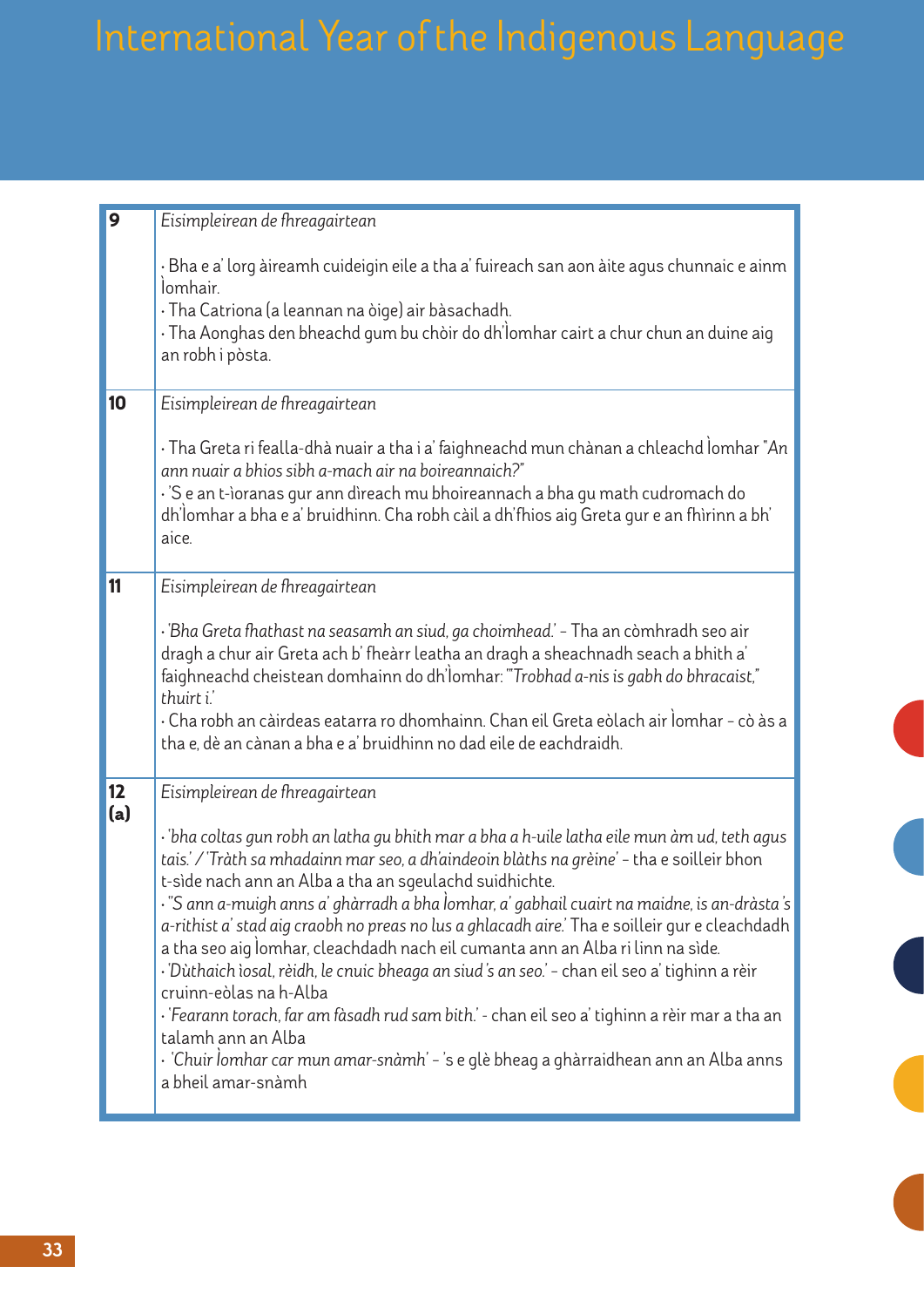| 12  | Eisimpleirean de fhreagairtean                                                                                                                                                                                                                                                                                                                                                           |
|-----|------------------------------------------------------------------------------------------------------------------------------------------------------------------------------------------------------------------------------------------------------------------------------------------------------------------------------------------------------------------------------------------|
| (b) | · 'Cha robh an talamh air plaide ceò na h-oidhche a thilgeil dheth gu tur, agus shaoileadh<br>duine gur e eileanan beaga ann an uisge glas a bha sgaoilte roimhe.' / 'Chriothnaich<br>cladach eanchainn agus shleamhnaich corra chreag sgàinte sìos dhan mhuir.' - 's e<br>ìomhaigheachd nan eilean, na mara agus a' chladaich a tha a' tighinn a-steach air<br>Íomhar na smaoineachadh. |
| 13  | Eisimpleirean de fhreagairtean<br>· Nach eil e comasach dhuinn cultar/cànan a thrèigsinn gu tur - bidh e a-chaoidh mar<br>phàirt dhìot.<br>· Chì sinn seo anns an dòigh anns am biodh seallaidhean òige lomhair a' toirt buaidh air<br>a smuaintean / nach b' urrainn dha briseadh qu tur bho eachdraidh.                                                                                |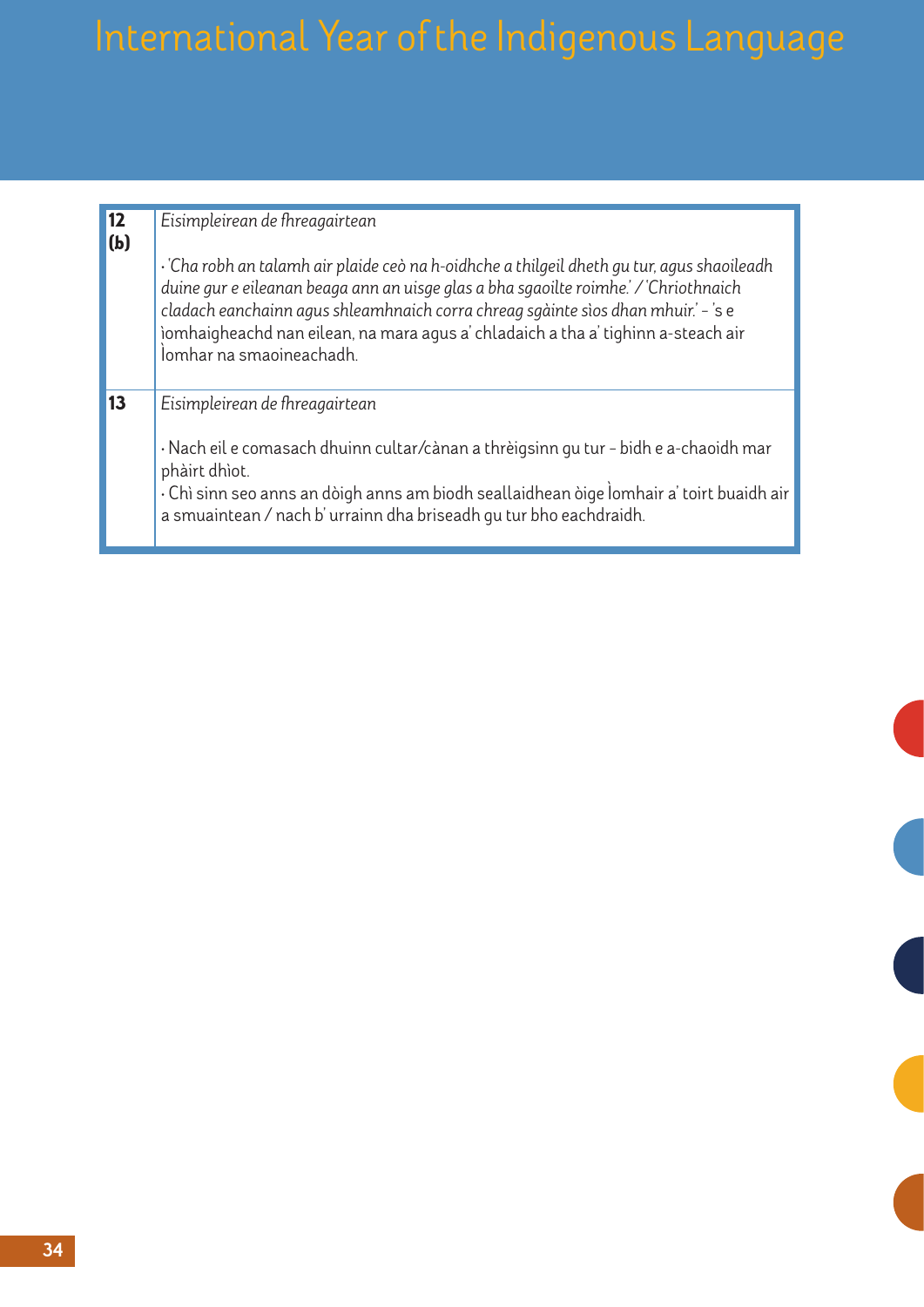| $\overline{\mathbf{1}}$ | Tha laigsean mòra ann agus dùbhlain mhòra ann cuideachd, gu h-àraidh anns na<br>sgìrean far am b' àbhaist dhi a bhith làidir.                                                                                                                                                                                                                                                              |
|-------------------------|--------------------------------------------------------------------------------------------------------------------------------------------------------------------------------------------------------------------------------------------------------------------------------------------------------------------------------------------------------------------------------------------|
| 2.                      | Tha e nas làidire gu follaiseach. Tha barrachd den t-sluagh a' bruidhinn Cuimris.                                                                                                                                                                                                                                                                                                          |
| 3 <sub>1</sub>          | Bha e air am BBC a chàineadh airson Beurla a sgaoileadh anns a' Chuimrigh.                                                                                                                                                                                                                                                                                                                 |
| 4.                      | Chaidh an dèanamh le triùir Shasannach; cha robh facal Cuimris aca; bha iad a'<br>sgrùdadh foghlam sa Chuimrigh; cha robh Beurla ga teagasg gu ceart sa Chuimrigh;<br>thuirt iad gun robh na Cuimrich leisg, aineolach agus mì-bheusach.                                                                                                                                                   |
| 5.                      | Daoine anns a' Chuimrigh fhèin. Freagairt sam bith a tha iomchaidh leithid:<br>Bhiodh iad a' faireachdainn nach robh luach sa chànan aca fhèin, bha iad a' creidsinn na<br>bha sgrìobhte sna Leabhraichean Gorma, bha iad a' creidsinn gun robh iad feumach air<br>Beurla airson adhartas a dhèanamh.                                                                                      |
| 6.                      | Dhiùlt iad na cìsean aca a phàigheadh airson ochd bliadhna mus d' fhuair iad na<br>foirmichean anns a' Chuimris.                                                                                                                                                                                                                                                                           |
| $\overline{\mathbf{r}}$ | Seirbheisean an riaghaltais rim faotainn sa Chuimris agus strì mura robh iad rim<br>faotainn ann.                                                                                                                                                                                                                                                                                          |
| 8.                      | B' iad am buidheann-iomairt a bu mhotha on a bha na Suffragettes ann.                                                                                                                                                                                                                                                                                                                      |
| 9.                      | Cha robh ach trì sianailean eile ann aig an àm.                                                                                                                                                                                                                                                                                                                                            |
| 10.                     | Trì amach-à: dhiùlt iad cìs cead an telebhisein a phàigheadh; ghabh iad os làimh<br>stiùidiothan telebhisein; chaidh croinn-sgaoilidh a mhilleadh; bha daoine a'<br>maoidheadh a dhol air stailc-acrais.                                                                                                                                                                                   |
| 11.                     | Freagairt sam bith a tha iomchaidh leithid: Tha iad a' toirt dùbhlan dhan luchd-<br>leughaidh smaoineachadh air na iad a' dèanamh airson Gàidhlig a shàbhaladh.                                                                                                                                                                                                                            |
| 12.                     | Freagairt sam bith a tha iomchaidh leithid: Tha e/i a' cur taic ris na h-iomairtean, chan<br>eil beachdan sam bith ann an aghaidh càil; tha e/i an ìre mhath taiceil agus a' toirt<br>iomradh air cho èifeachdach 's a tha iad ach tha iad a' bruidhinn air "cron" is eile; tha iad<br>a' smaoineachadh gu bheil Alba feumach air a leithid de dh'iomairt ma tha Gàidhlig gu<br>bhith beò. |